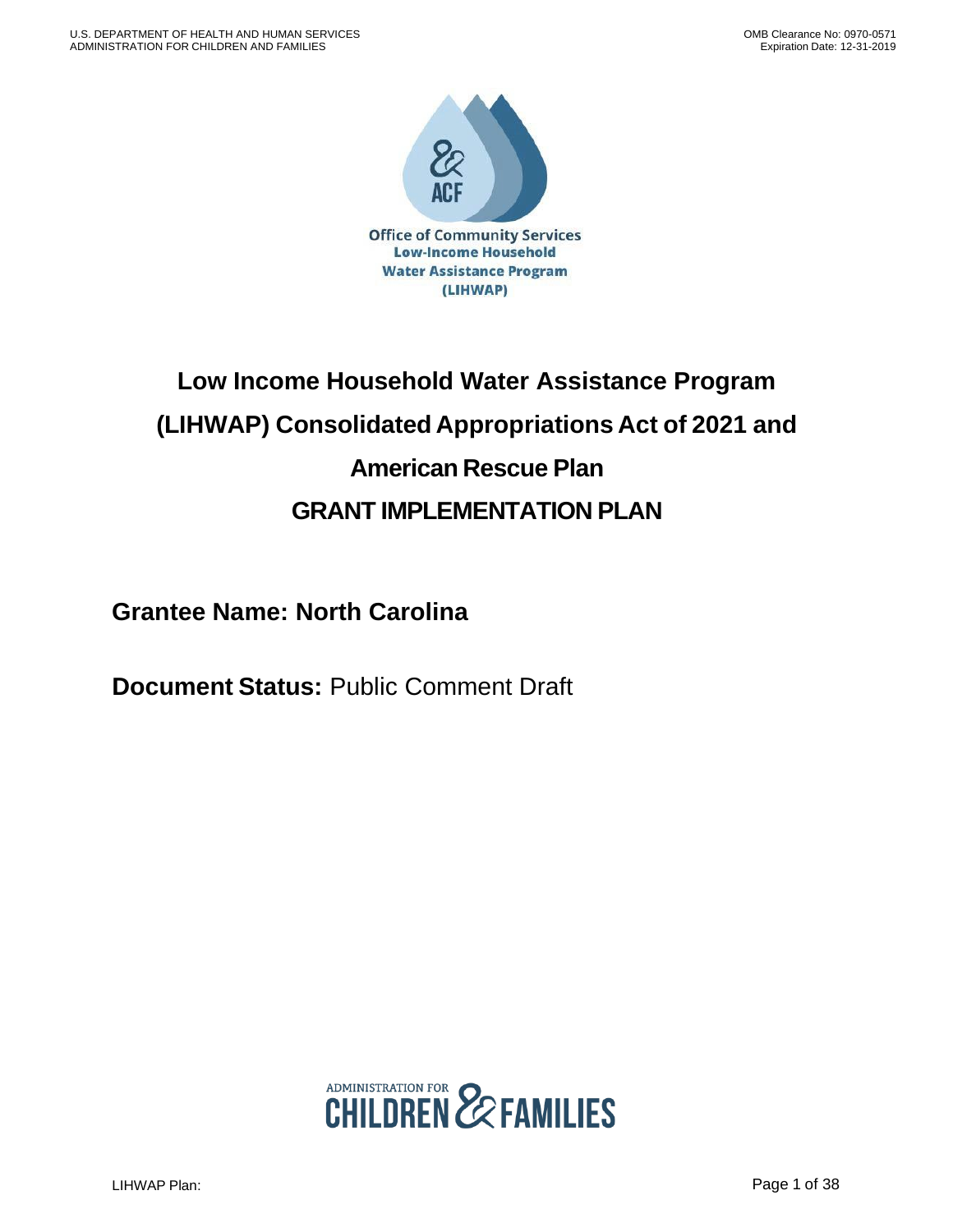## **Section 1 – Program Needs, Goals and Allocations**

#### **Community Needs and Program Goals**

#### **1.1 Description of Emergency Household Drinking Water and Wastewater Needs**

*The OCS priorities are restoration of household water services, reducing arrearages, reducing rates charged to households. Briefly describe current needs related to these priorities within your state, territory, or tribal areas. Describe any areas of concentrated need or special issues within communities served by water utilities within your state, territory, or tribal area.*

The water emergency needs of NC are restoration of household water services and reducing the arrearages of the households that have been unable to make payments as a result of the COVID-19 pandemic.

#### **1.2 Operational Priorities and Emergency Flexibilities**

*Consistent with goal of the American Rescue Plan to provide immediate relief to the American people, briefly describe the operational priorities within your state. territory or tribal area (e.g. immediate restoration of services to households without current water services, immediate payment of existing arrearages to prevent disconnection of drinking water or wastewater services after a previous moratorium on water services due to Covid-19).*

North Carolina is taking a three pronged approach to distributing LIHWAP funds. First, Priority groups 1 & 2 will be addressed by working with the State's water companies. The second prong will address the remaining categorically eligible Low Income Energy Assistance Program (LIEAP) recipients from 2019-2020 fiscal year by sending a survey. The last prong is an application process open to all individuals not included in the other two prongs.

The LIHWAP program will focus on households whose water and/or wastewater services have been disconnected, those in jeopardy of being disconnected, those with the highest water burden and all others with a current water bill. The operational priorities include focusing on Priority Groups 1 & 2 to help restore households with disconnections or facing disconnection of services by working with water vendors. With the partnership of the water vendors, the state will request a list of all households that are disconnected or subject to be disconnected. The list will be matched with categorically eligible households as defined below. Automated payments will be issued to vendors on behalf of those households. Categorically eligible households will be identified by using Low Income Energy Assistance Program (LIEAP) data to determine who received LIEAP in the last 12 months. LIEAP data is being used to determine eligibility because these households are at or below the 130% FPL, the majority of these households receive SNAP, are considered low income, and would be high risk of having water services disconnected. Households in Priority Group 3 will also be considered if the household is listed on the water vendor list and meets categorically eligible requirements after bills for Priority groups 1&2 are paid. An application process for LIHWAP will be ran simultaneously for households requesting to apply for LIHWAP whose information was not available from the vendor. Priority will be given to households with disconnections or in jeopardy of disconnection then applications for households with current bills will be processed. To ensure households that are currently disconnected or in danger of disconnection are served first, County Department of Social Services (DSS) agencies will determine the status of their water and/or wastewater services when processing submitted applications.

A survey will be sent to all households who received a LIEAP payment in the last 12 months. The survey is to determine if their services are disconnected, in jeopardy of being disconnected or if services are current. We may or may not receive a list from all vendors and we want to ensure we do not miss anyone or duplicate work if they are on the report. Households will also have to provide their vendors name and account number. Households will be given a deadline to send a response to the survey to their local DSS office. If households do not provide a response by the deadline, the household will need to apply.

For Priority Groups 1 &2 the amount needed to reconnect or avoid disconnection will be paid. All applicable fees and charges associated with preventing the disconnection or restoring services will be included in the payments. The maximum benefit amount for Priority Group 3 is \$600. If the amount needed for current bill is more than the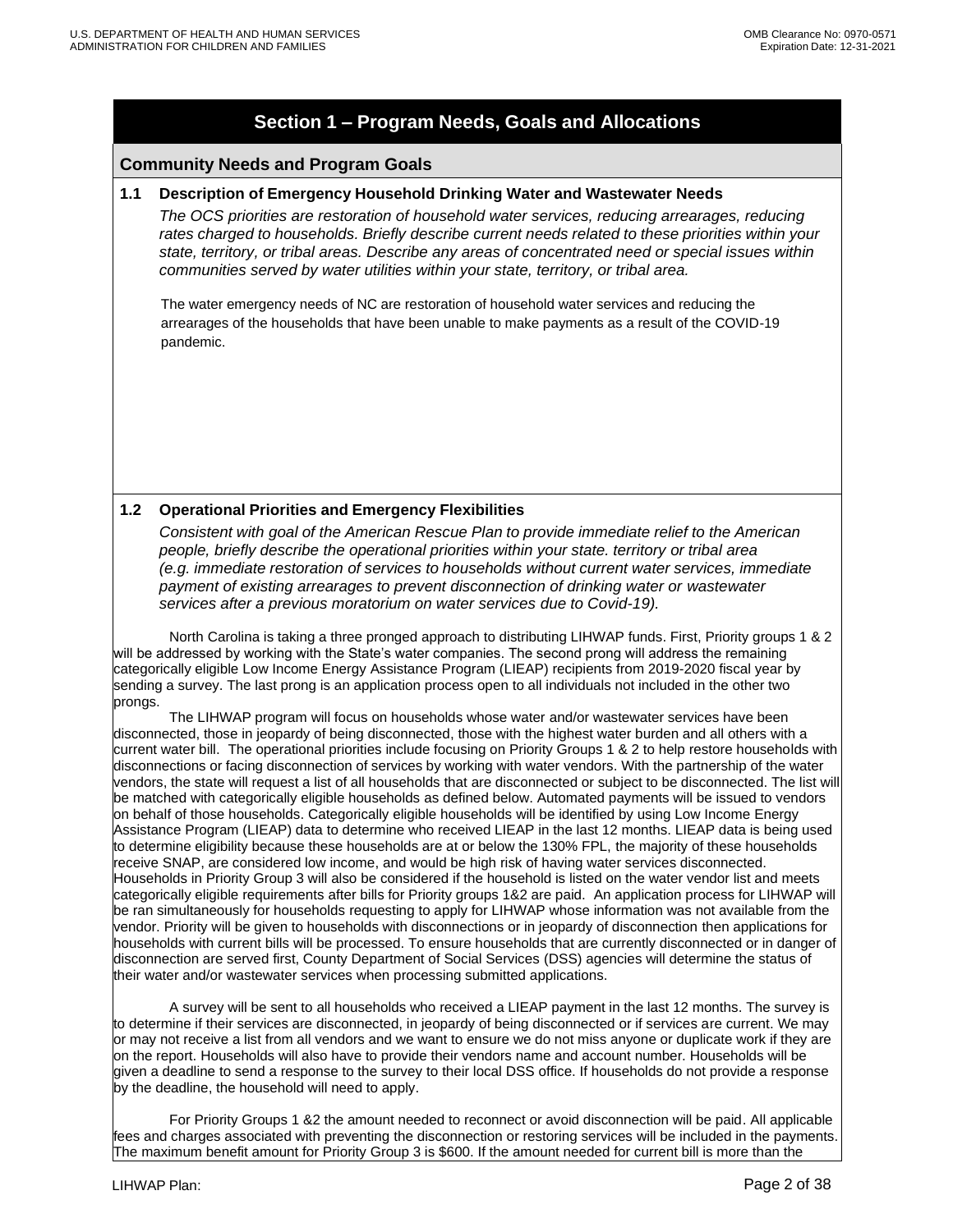| maximum allotment, determine if the household has funds available and/or there are other community resources that<br>can be used, or negotiate with the vendor to accept the maximum allowable benefit. Referrals for other programs will<br>be made. Water bills that include other utilities cannot be paid with LIHWAP funds. An itemized bill needs to be<br>obtained or the vendor needs to clarify the water or wastewater portion of the bill. |
|-------------------------------------------------------------------------------------------------------------------------------------------------------------------------------------------------------------------------------------------------------------------------------------------------------------------------------------------------------------------------------------------------------------------------------------------------------|
| Expected Date for Initial Water Payments on Behalf of Households                                                                                                                                                                                                                                                                                                                                                                                      |
| Provide an estimated date by which payments will be initiated based on the operational<br>priorities identified above (e.g. first stage of payments to restore services for currently<br>disconnected households, etc.).                                                                                                                                                                                                                              |
| Payments will be issued on behalf of households starting January 2022. Priority Groups 1 and 2 applicants<br>that apply or qualify for the automated payment will have their payments issued first. Then, Priority Group 3 will have<br>their payments issued the following month. This is to ensure Priority Groups 1 & 2 are served first to resolve any<br>crisis situations.                                                                      |
|                                                                                                                                                                                                                                                                                                                                                                                                                                                       |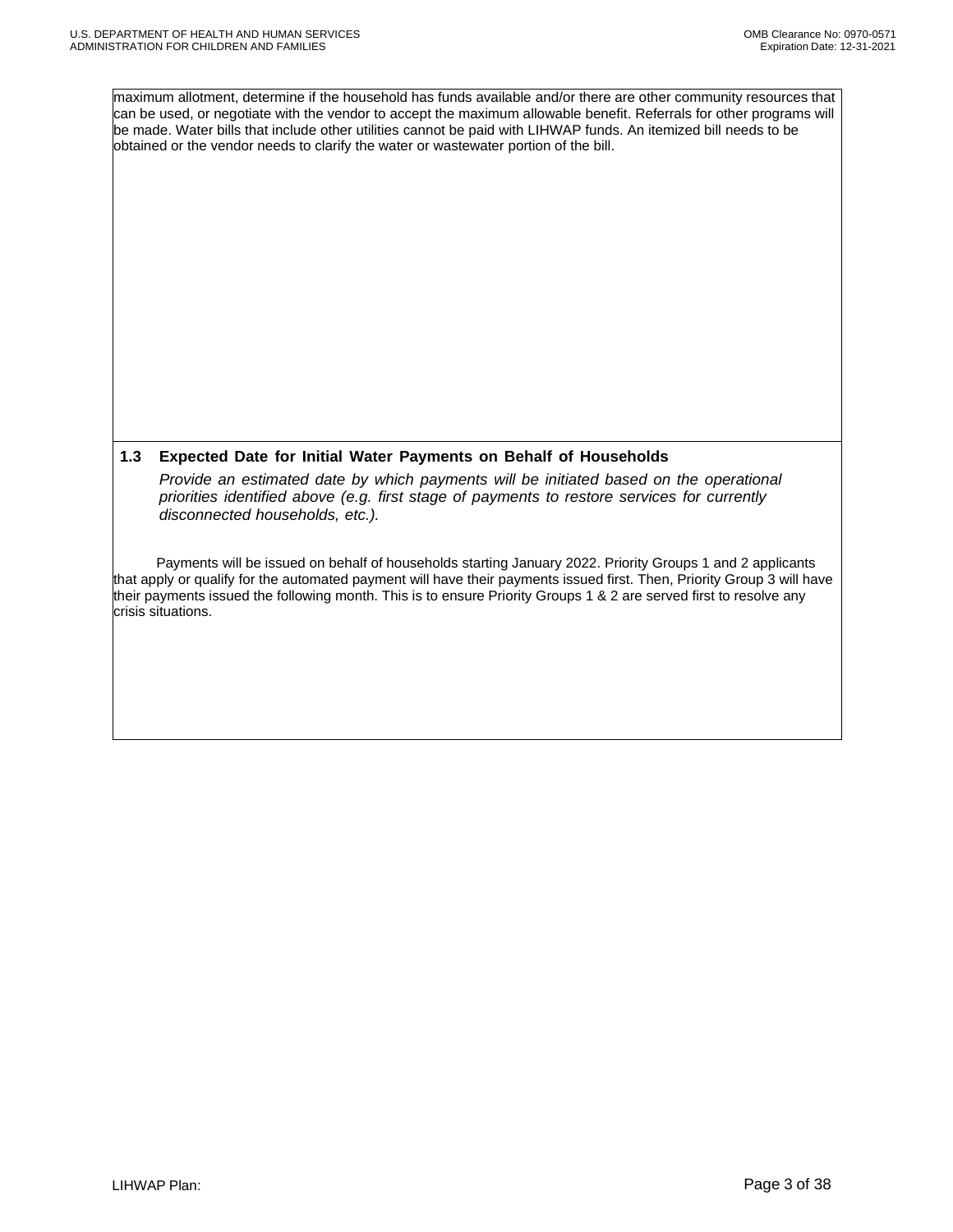|     | <b>Estimated Funding Allocations</b>                                                                                                                                                                                                                                                                                                                                         |                                                                     |                                                   |  |  |
|-----|------------------------------------------------------------------------------------------------------------------------------------------------------------------------------------------------------------------------------------------------------------------------------------------------------------------------------------------------------------------------------|---------------------------------------------------------------------|---------------------------------------------------|--|--|
| 1.4 | Estimate what amount of available LIHWAP funds will<br>be used for each component that you will operate:<br>The total of all percentages must add up to 100%.<br>The combined total of Administration (State) and<br>Administration (Subrecipients) must not exceed 15% of<br>the total for either the Consolidated Appropriations Act or<br>the American Rescue Plan Award. | Consolidated<br><b>Appropriations Act of</b><br>2021 Percentage (%) | American Rescue Plan<br><b>Grant Percentage %</b> |  |  |
|     | <b>Household Benefits</b>                                                                                                                                                                                                                                                                                                                                                    | 75%                                                                 | 75%                                               |  |  |
|     | Outreach/Eligibility Determination                                                                                                                                                                                                                                                                                                                                           | 10%                                                                 | 10%                                               |  |  |
|     | Administration - State                                                                                                                                                                                                                                                                                                                                                       | 5%                                                                  | 5%                                                |  |  |
|     | <b>Administration - Subrecipients</b>                                                                                                                                                                                                                                                                                                                                        | 10%                                                                 | 10%                                               |  |  |
|     | Total (each column must equal 100%)                                                                                                                                                                                                                                                                                                                                          | $100\%$                                                             | $100\%$                                           |  |  |

#### **Categorical Eligibility**

**1.5 As outlined in the Terms and Conditions, current recipients the following programs are categorically-eligible for LIHWAP assistance:**

- Low-Income Home Energy Assistance Program (LIHEAP)
- Means-tested Veterans Programs
- Supplemental Security Income (SSI)
- Supplemental Nutrition Assistance Program (SNAP)
- Temporary Assistance for Needy Families (TANF)

*Briefly describe your operational plans for enrollment of categorically eligible populations based on operational priorities outlined in question 1.2 (e.g. automatic enrollment, acceptance of documentation of enrollment during intake processes). If it will not be possible to include any of these programs in your intake/eligibility processes, provide a brief explanation.*

Households that receive LIEAP will be considered categorically eligible.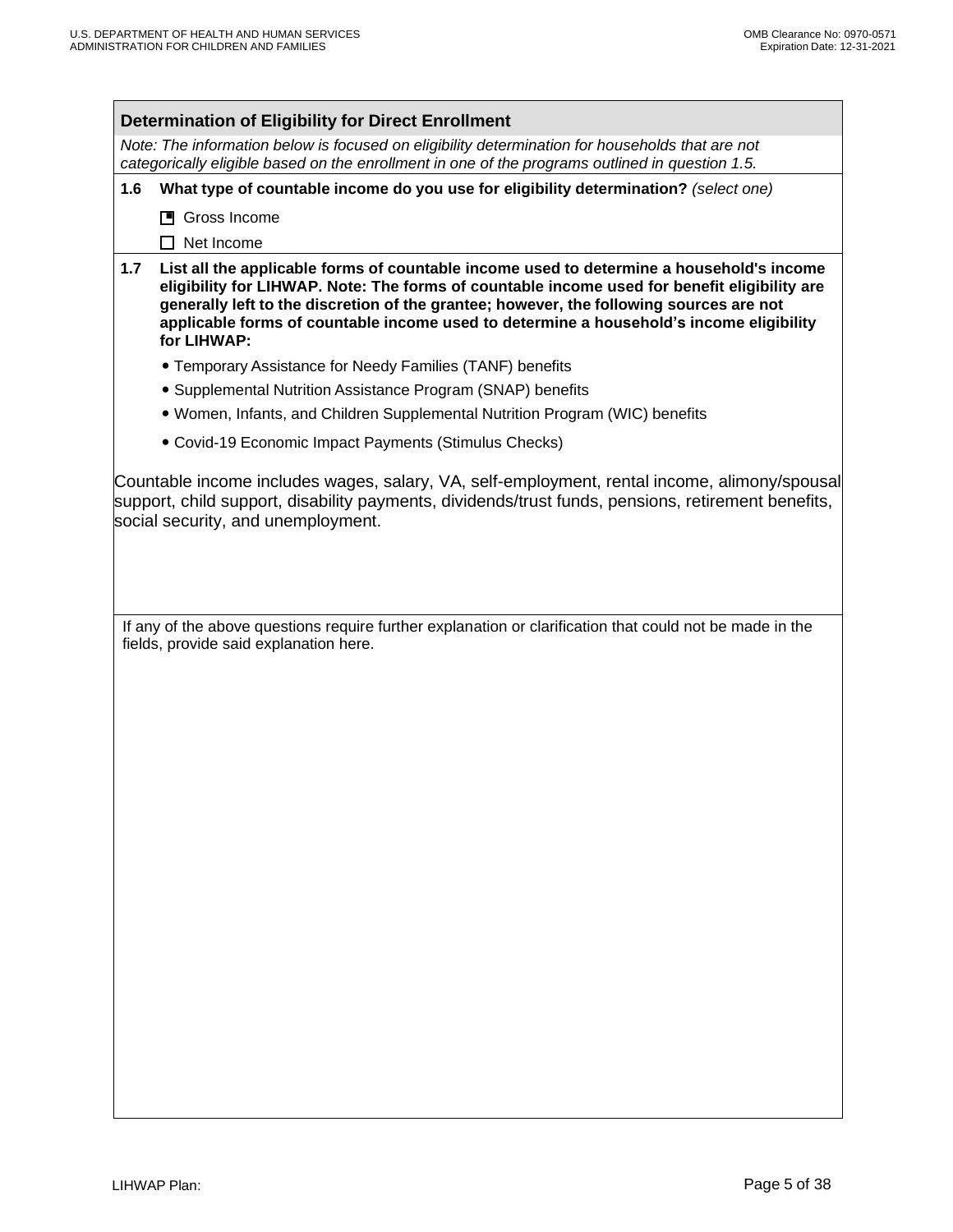|     | <b>Section 2: Benefits</b>                                                                                                                                                                 |                                                                                                                                                                                                                                                                                                                                                                                                                                                                                                                                                     |  |  |  |
|-----|--------------------------------------------------------------------------------------------------------------------------------------------------------------------------------------------|-----------------------------------------------------------------------------------------------------------------------------------------------------------------------------------------------------------------------------------------------------------------------------------------------------------------------------------------------------------------------------------------------------------------------------------------------------------------------------------------------------------------------------------------------------|--|--|--|
|     | <b>Eligibility</b>                                                                                                                                                                         |                                                                                                                                                                                                                                                                                                                                                                                                                                                                                                                                                     |  |  |  |
| 2.1 | Designate the income eligibility threshold used for the water benefit.                                                                                                                     |                                                                                                                                                                                                                                                                                                                                                                                                                                                                                                                                                     |  |  |  |
|     | Eligibility Threshold (select one)<br>■ Federal Poverty Guideline<br>State Median Income<br><b>Hybrid Federal and State</b><br>(Based on Household Size)                                   | <b>Eligibility Threshold Percent</b><br>130 %                                                                                                                                                                                                                                                                                                                                                                                                                                                                                                       |  |  |  |
| 2.2 | 2.1 for water assistance?<br>ן Yes                                                                                                                                                         | Do you anticipate additional eligibility requirements beyond the income threshold noted in<br>$\blacksquare$ No                                                                                                                                                                                                                                                                                                                                                                                                                                     |  |  |  |
|     | If the answer to question 2.2. is "Yes" please provide an explanation below                                                                                                                |                                                                                                                                                                                                                                                                                                                                                                                                                                                                                                                                                     |  |  |  |
|     | payments?                                                                                                                                                                                  | 2.3. How will you support households whose utility payments are included in their rental<br>Households are eligible if they live in a private living arrangement or in public housing with a water utility<br>source billed separately. If the applicant has a living arrangement where the water is included in their rent<br>or does not receive a separate bill from the water provider, they are not eligible unless the applicant can<br>show where they have paid excess in water utilities within the last 12 months at the current address. |  |  |  |
| 2.4 | a combined bill for drinking water and wastewater):<br><b>☑</b> Income<br>D Household Size<br>7 Household Drinking Water Burden<br>Household Wastewater Burden<br>Other (Please describe): | Check the variables you use to determine your benefit levels. (Check all that apply. Check<br>both Household Drinking Water Burden and Household Wastewater Burden if households receive                                                                                                                                                                                                                                                                                                                                                            |  |  |  |
| 2.5 |                                                                                                                                                                                            | Describe estimated benefit levels for the project period for which this plan applies                                                                                                                                                                                                                                                                                                                                                                                                                                                                |  |  |  |
|     | Minimum Benefit<br>\$0                                                                                                                                                                     | \$600<br>Maximum Benefit                                                                                                                                                                                                                                                                                                                                                                                                                                                                                                                            |  |  |  |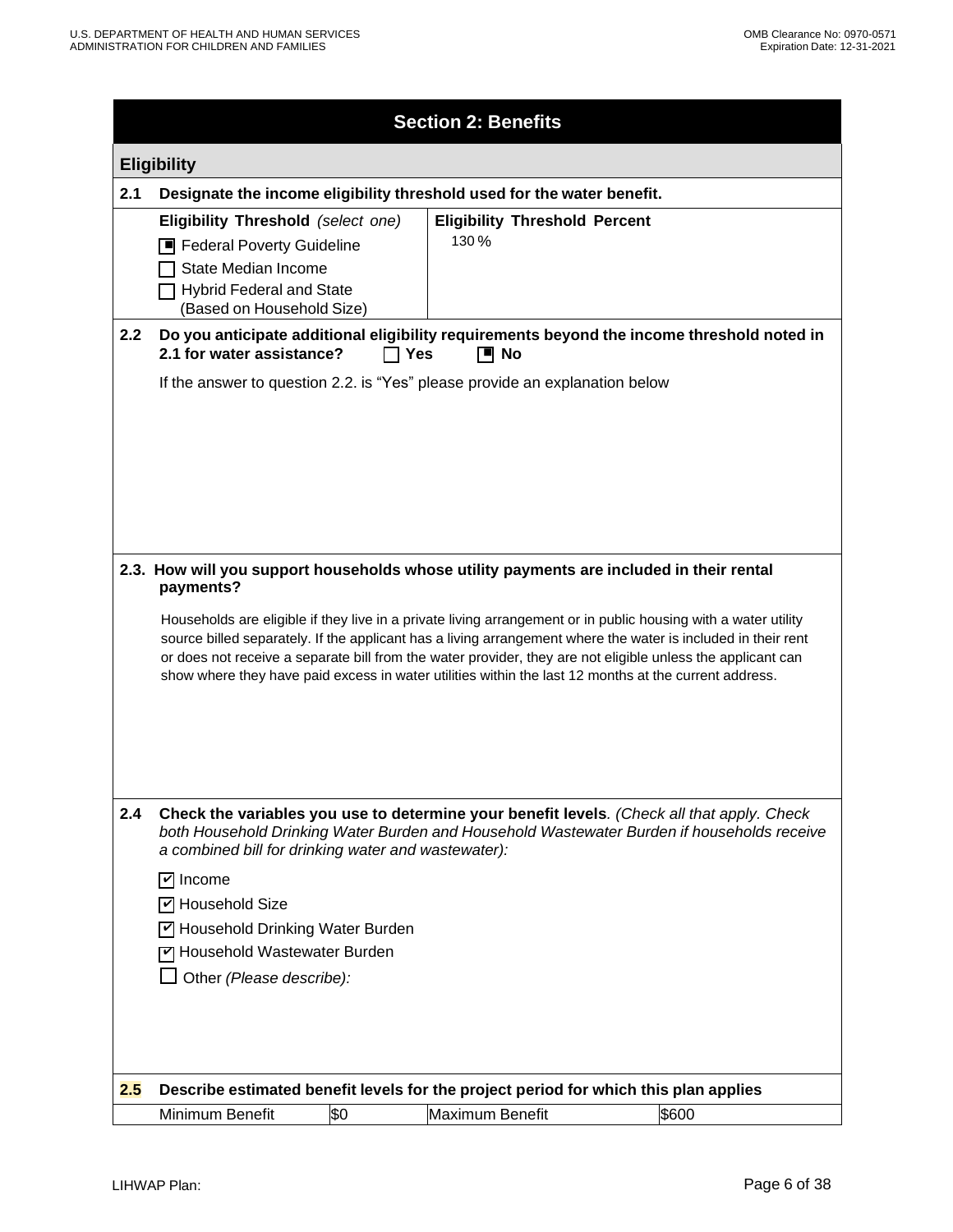| 2.6                                                                                                                                                                                                                                   | <b>Benefit periods</b>                                                                                                                                                                                                                           |    |        |    |  |
|---------------------------------------------------------------------------------------------------------------------------------------------------------------------------------------------------------------------------------------|--------------------------------------------------------------------------------------------------------------------------------------------------------------------------------------------------------------------------------------------------|----|--------|----|--|
|                                                                                                                                                                                                                                       | Is this a one-time benefit?<br>$\blacksquare$ Yes                                                                                                                                                                                                | No |        |    |  |
|                                                                                                                                                                                                                                       | If no, please explain the frequency of allowable benefit (e.g., monthly, quarterly, etc.):                                                                                                                                                       |    |        |    |  |
|                                                                                                                                                                                                                                       |                                                                                                                                                                                                                                                  |    |        |    |  |
|                                                                                                                                                                                                                                       |                                                                                                                                                                                                                                                  |    |        |    |  |
|                                                                                                                                                                                                                                       |                                                                                                                                                                                                                                                  |    |        |    |  |
|                                                                                                                                                                                                                                       |                                                                                                                                                                                                                                                  |    |        |    |  |
| 2.7                                                                                                                                                                                                                                   | Do you give priority in eligibility to:                                                                                                                                                                                                          |    |        |    |  |
|                                                                                                                                                                                                                                       | People with Disabilities                                                                                                                                                                                                                         | щ  | Yes    | No |  |
|                                                                                                                                                                                                                                       | Young Children?                                                                                                                                                                                                                                  |    | Yes    | No |  |
|                                                                                                                                                                                                                                       | Older Adult/Seniors (60 and over)?                                                                                                                                                                                                               |    | Yes    | No |  |
|                                                                                                                                                                                                                                       | Households with high water burdens?                                                                                                                                                                                                              |    | Yes    | No |  |
|                                                                                                                                                                                                                                       | Other?                                                                                                                                                                                                                                           |    | l■ Yes | No |  |
|                                                                                                                                                                                                                                       | Disconnections or subject to disconnection                                                                                                                                                                                                       |    |        |    |  |
|                                                                                                                                                                                                                                       |                                                                                                                                                                                                                                                  |    |        |    |  |
| 2.8                                                                                                                                                                                                                                   | <b>Describe how you prioritize the provision of water assistance to vulnerable populations</b>                                                                                                                                                   |    |        |    |  |
|                                                                                                                                                                                                                                       | (e.g., benefit amounts, early application periods, etc.)                                                                                                                                                                                         |    |        |    |  |
|                                                                                                                                                                                                                                       | North Carolina is taking a three pronged approach to distributing LIHWAP funds. First, Priority groups 1 & 2                                                                                                                                     |    |        |    |  |
|                                                                                                                                                                                                                                       | will be addressed by working with the State's water companies. The second prong will address the remaining                                                                                                                                       |    |        |    |  |
|                                                                                                                                                                                                                                       | categorically eligible Low Income Energy Assistance Program (LIEAP) recipients from 2019-2020 fiscal year by<br>sending a survey. The last prong is an application process open to all individuals not included in the other two                 |    |        |    |  |
| prongs.                                                                                                                                                                                                                               |                                                                                                                                                                                                                                                  |    |        |    |  |
|                                                                                                                                                                                                                                       | The LIHWAP program will focus on households whose water and/or wastewater services have been disconnected,                                                                                                                                       |    |        |    |  |
|                                                                                                                                                                                                                                       | those in jeopardy of being disconnected, those with the highest water burden and all others with a current water bill.<br>The operational priorities include focusing on Priority Groups 1 & 2 to help restore housebolds with disconnections or |    |        |    |  |
|                                                                                                                                                                                                                                       | facing disconnection of services by working with water vendors. With the partnership of the water vendors, the state                                                                                                                             |    |        |    |  |
|                                                                                                                                                                                                                                       | will request a list of all households that are disconnected or subject to be disconnected. The list will be matched with<br>categorically eligible households as defined below. Automated payments will be issued to vendors on behalf of those  |    |        |    |  |
|                                                                                                                                                                                                                                       | households. Categorically eligible households will be identified by using Low Income Energy Assistance Program                                                                                                                                   |    |        |    |  |
|                                                                                                                                                                                                                                       | (LIEAP) data to determine who received LIEAP in the last 12 months. LIEAP data is being used to determine<br>eligibility because these households are at or below the 130% FPL, the majority of these households receive SNAP,                   |    |        |    |  |
|                                                                                                                                                                                                                                       | are considered low income, and would be high risk of having water services disconnected. Households in Priority                                                                                                                                  |    |        |    |  |
|                                                                                                                                                                                                                                       | Group 3 will also be considered if the household is listed on the water vendor list and meets categorically eligible<br>requirements after bills for Priority groups 1&2 are paid. An application process for LIHWAP will be ran                 |    |        |    |  |
|                                                                                                                                                                                                                                       | simultaneously for households requesting to apply for LIHWAP whose information was not available from the vendor.                                                                                                                                |    |        |    |  |
|                                                                                                                                                                                                                                       | Priority will be given to households with disconnections or in jeopardy of disconnection then applications for<br>households with current bills will be processed. To ensure households that are currently disconnected or in danger of          |    |        |    |  |
|                                                                                                                                                                                                                                       | disconnection are served first, County Department of Social Services (DSS) agencies will determine the status of                                                                                                                                 |    |        |    |  |
|                                                                                                                                                                                                                                       | their water and/or wastewater services when processing submitted applications. L                                                                                                                                                                 |    |        |    |  |
|                                                                                                                                                                                                                                       | A survey will be sent to all households who received a LIEAP payment in the last 12 months. The survey is<br>to determine if their services are disconnected, in jeopardy of being disconnected or if services are current. We may               |    |        |    |  |
|                                                                                                                                                                                                                                       | or may not receive a list from all vendors and we want to ensure we do not miss anyone or duplicate work if they are                                                                                                                             |    |        |    |  |
| on the report. Households will also have to provide their vendors name and account number. Households will be<br>given a deadline to send a response to the survey to their local DSS office. If households do not provide a response |                                                                                                                                                                                                                                                  |    |        |    |  |
|                                                                                                                                                                                                                                       | by the deadline, the household will need to apply.                                                                                                                                                                                               |    |        |    |  |
|                                                                                                                                                                                                                                       | For Priority Groups 1 &2 the amount needed to reconnect or avoid disconnection will be paid. All applicable                                                                                                                                      |    |        |    |  |
|                                                                                                                                                                                                                                       | fees and charges associated with preventing the disconnection or restoring services will be included in the payments.                                                                                                                            |    |        |    |  |
|                                                                                                                                                                                                                                       | The maximum benefit amount for Priority Group 3 is \$600. If the amount needed for current bill is more than the<br>maximum allotment, determine if the household has funds available and/or there are other community resources that            |    |        |    |  |
| can be used, or negotiate with the vendor to accept the maximum allowable benefit. Referrals for other programs will                                                                                                                  |                                                                                                                                                                                                                                                  |    |        |    |  |

be made. Water bills that include other utilities cannot be paid with LIHWAP funds. An itemized bill needs to be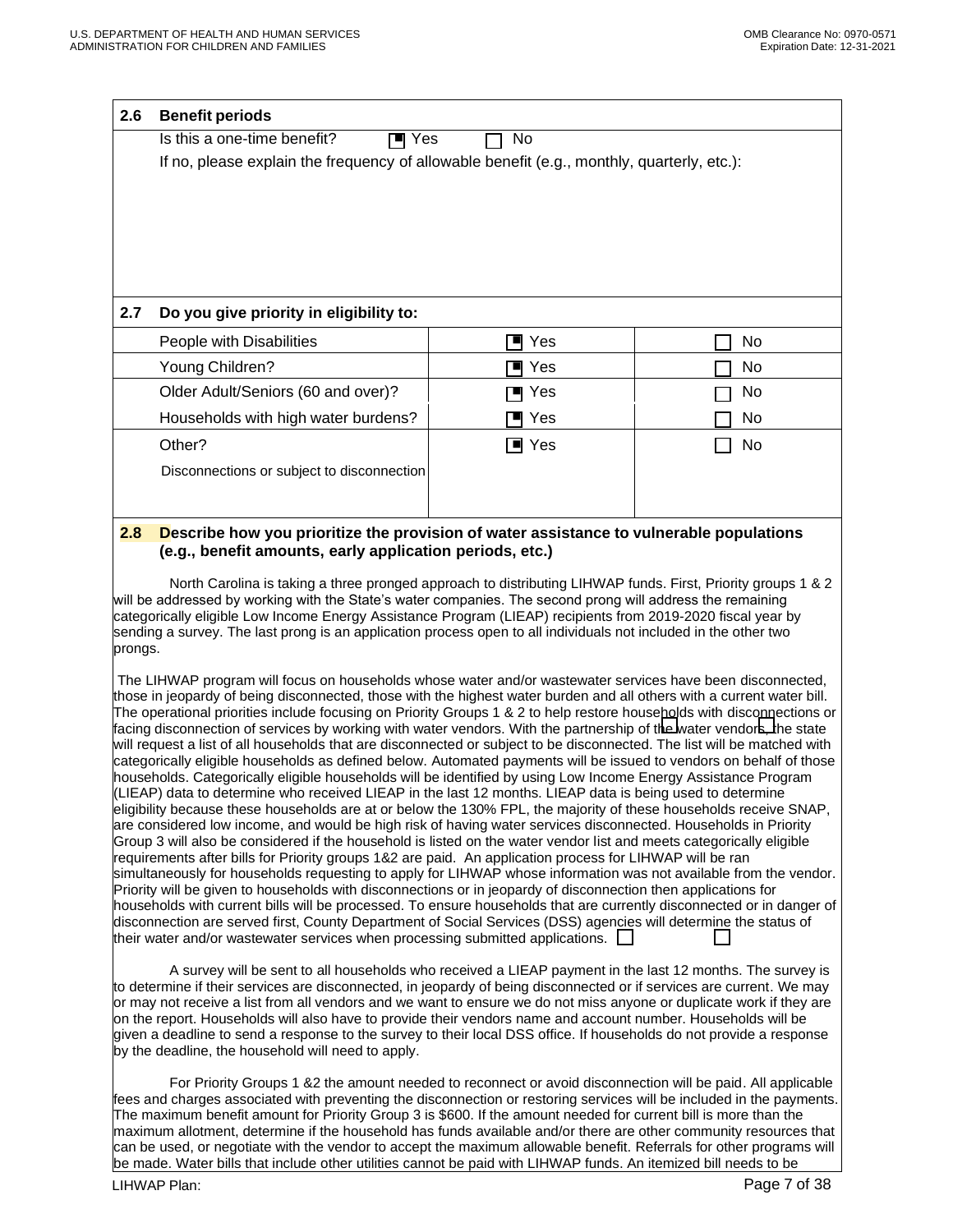| obtained or the vendor needs to clarify the water or wastewater portion of the bill.                                                                                               |  |  |  |  |
|------------------------------------------------------------------------------------------------------------------------------------------------------------------------------------|--|--|--|--|
| Do you provide applicants, including those who are physically disabled, the means to<br>submit applications for benefits without leaving their homes?<br>$\blacksquare$ Yes<br>No  |  |  |  |  |
| If No, explain.                                                                                                                                                                    |  |  |  |  |
| 2.10 For individual who are homebound or physically disabled, do you provide travel to the<br>sites at which applications for assistance are accepted?<br>Yes<br>$\blacksquare$ No |  |  |  |  |
| If No, explain and explain alternative means of intake to those who are homebound or physically<br>disabled?                                                                       |  |  |  |  |
| We provide homebound or physically disabled applicants the ability to apply via phone, on-line or mail in<br>applications.                                                         |  |  |  |  |
|                                                                                                                                                                                    |  |  |  |  |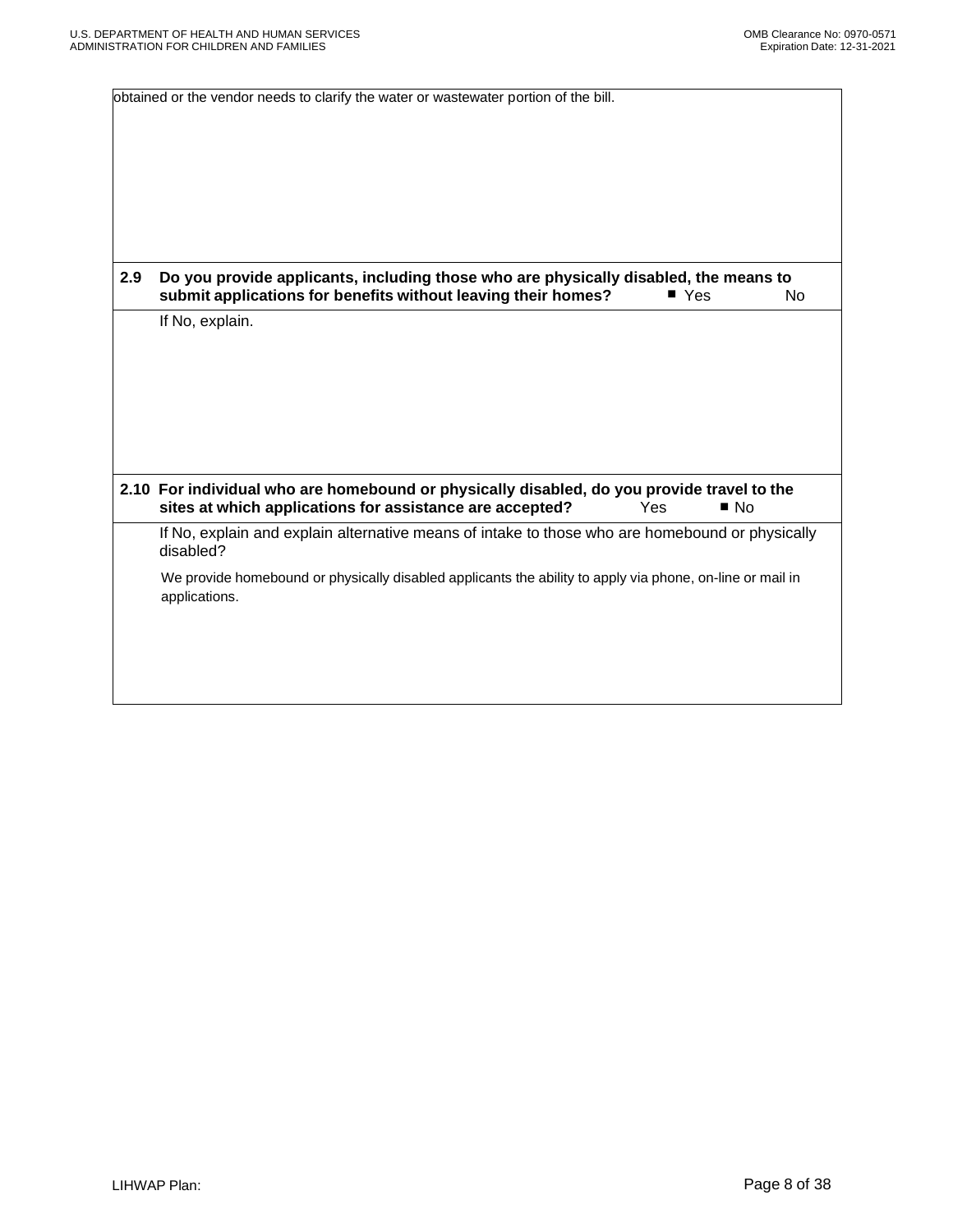| 2.11 Are any of the utility vendors you work with subject to a moratorium on shut offs?<br>ヿ Yes<br>M No                                 |                                                                                                                                                                                                                                                                                              |  |  |
|------------------------------------------------------------------------------------------------------------------------------------------|----------------------------------------------------------------------------------------------------------------------------------------------------------------------------------------------------------------------------------------------------------------------------------------------|--|--|
| If you responded "Yes" to question 2.11, you must respond to question 2.12.                                                              |                                                                                                                                                                                                                                                                                              |  |  |
| clients during or after the moratorium period.                                                                                           | 2.12 Describe the terms of the moratorium and any special dispensation received by LIHWAP                                                                                                                                                                                                    |  |  |
| N/A                                                                                                                                      | 2.13 Do you make payments contingent on vendors taking appropriate measures or maintaining                                                                                                                                                                                                   |  |  |
| existing supports to alleviate the water burden of eligible households?<br>Yes<br>No                                                     |                                                                                                                                                                                                                                                                                              |  |  |
| If so, describe the measures vendors may take or maintain.                                                                               |                                                                                                                                                                                                                                                                                              |  |  |
| <b>COVID-Specific</b>                                                                                                                    | <b>General (Not COVID-specific)</b>                                                                                                                                                                                                                                                          |  |  |
| Disconnection moratorium<br>No late fees, interest, or penalty<br>charges<br>Ability to enter into payment plan<br>of 6 months or longer | Consumer protections regarding shutoffs (e.g.,<br>minimum notice period, protection of vulnerable<br>populations, minimum amount overdue before<br>disconnection allowed, opportunity for payment plan<br>before disconnection, other procedural or substantive<br>restrictions on shutoffs) |  |  |
| Reconnection of service for<br>disconnected customers<br>Enrollment in a discounted rate                                                 | Data reporting requirements for utilities - on a<br>permanent basis - e.g., periodic reporting on number<br>of shutoffs                                                                                                                                                                      |  |  |
|                                                                                                                                          | Percentage of income payment plan other utility-<br>funded arrearage assistance                                                                                                                                                                                                              |  |  |
|                                                                                                                                          | Lifeline rates                                                                                                                                                                                                                                                                               |  |  |
|                                                                                                                                          | Water efficiency assistance                                                                                                                                                                                                                                                                  |  |  |
|                                                                                                                                          | Provisions ensuring continued service for a specific<br>time period (Describe below)                                                                                                                                                                                                         |  |  |
|                                                                                                                                          |                                                                                                                                                                                                                                                                                              |  |  |
|                                                                                                                                          | Provisions ensuring reconnection within a specific time<br>period (Describe below)                                                                                                                                                                                                           |  |  |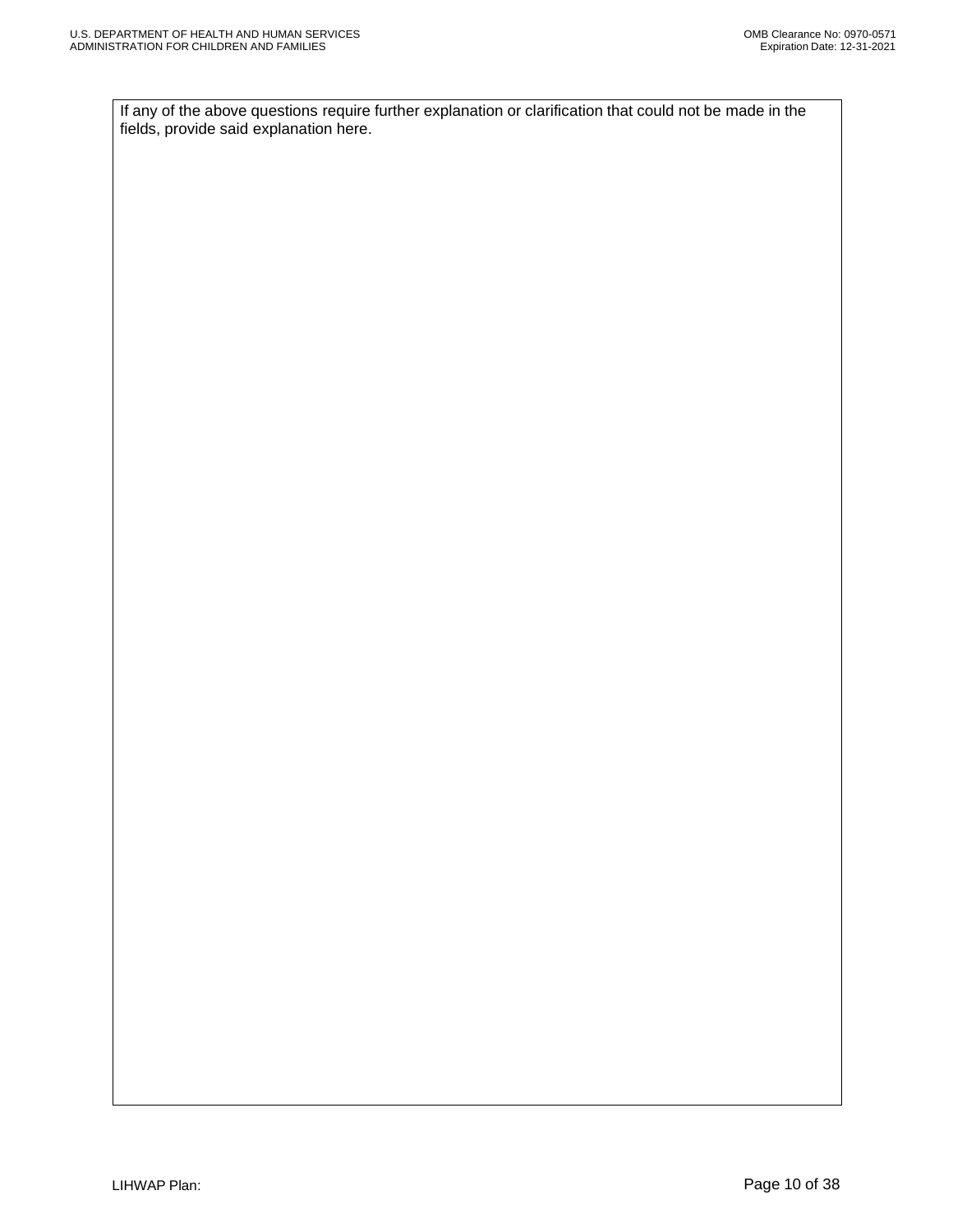|     | <b>Section 3: Outreach</b>                                                                                                                                 |                                                                                                                                                                                 |  |  |  |
|-----|------------------------------------------------------------------------------------------------------------------------------------------------------------|---------------------------------------------------------------------------------------------------------------------------------------------------------------------------------|--|--|--|
| 3.1 | Select all outreach activities that you conduct that are designed to assure that eligible<br>households are made aware of all LIHWAP assistance available: |                                                                                                                                                                                 |  |  |  |
|     | $\overline{\phantom{a}}$                                                                                                                                   | Place posters/flyers in local and county social service offices, offices of aging, Social Security<br>offices, VA, etc.                                                         |  |  |  |
|     |                                                                                                                                                            | Publish articles or public service announcements in local newspapers or broadcast media<br>announcements.                                                                       |  |  |  |
|     | び                                                                                                                                                          | Work directly with water utilities to identify potential recipients.                                                                                                            |  |  |  |
|     | जि                                                                                                                                                         | Include inserts in water vendor billings to inform individuals of the availability of all types of<br>LIHWAP assistance.                                                        |  |  |  |
|     | V                                                                                                                                                          | Mass mailing(s) to prior-year LIHEAP recipients or recipients of other government benefits:                                                                                     |  |  |  |
|     | $\Box$                                                                                                                                                     | Automated phone campaigns and/or social media outreach                                                                                                                          |  |  |  |
|     |                                                                                                                                                            | Multi-lingual announcements in languages spoken by low income households within utility<br>service area and/or notification in ethnic language news and broadcast media outlets |  |  |  |
|     |                                                                                                                                                            | Inform low income applicants of the availability of all types of LIHWAP assistance at<br>application intake for other low-income programs.                                      |  |  |  |
|     | ∟                                                                                                                                                          | Execute interagency agreements with other low-income program offices and/or public health<br>pathways created for Covid-19 outreach to perform outreach to target groups.       |  |  |  |
|     | ∽                                                                                                                                                          | Outreach to faith-based institutions, including those serving low-income people and people of<br>color                                                                          |  |  |  |
|     |                                                                                                                                                            | Other (specify):                                                                                                                                                                |  |  |  |
|     |                                                                                                                                                            |                                                                                                                                                                                 |  |  |  |
|     |                                                                                                                                                            | If any of the above questions require further explanation or clarification that could not be made in the<br>fields, provide said explanation here.                              |  |  |  |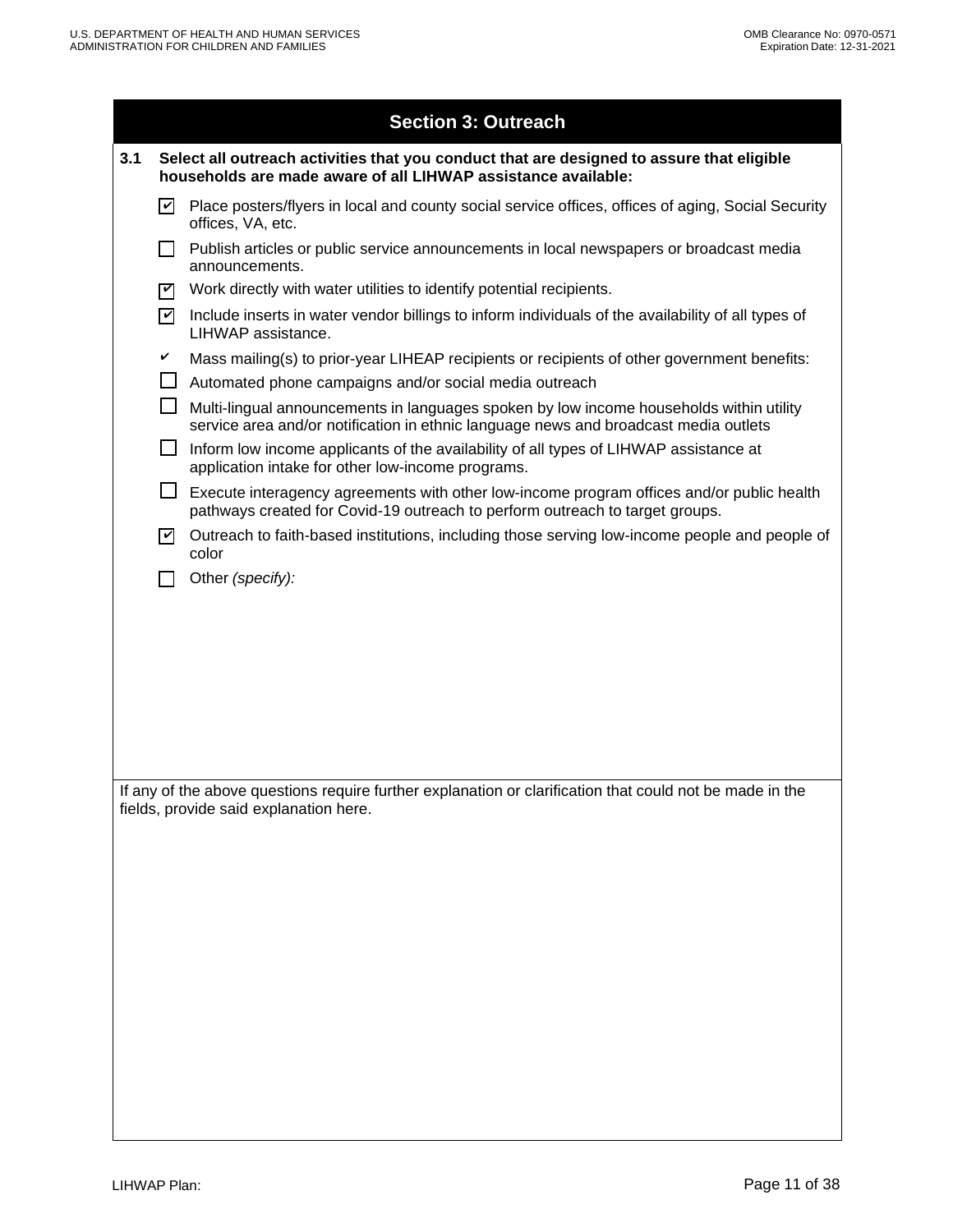|     |                      | <b>Section 4: Coordination</b>                                                                                                                                                                                                                       |
|-----|----------------------|------------------------------------------------------------------------------------------------------------------------------------------------------------------------------------------------------------------------------------------------------|
| 4.1 |                      | Describe how you will ensure that the LIHWAP program is coordinated with other<br>programs available to low-income households (LIHEAP, TANF, SSI, SNAP, EPA,<br>Emergency Rental Assistance Program, Homeowner Assistance Program, WAP, etc.) etc.). |
|     | $\blacktriangledown$ | Joint application for multiple programs:                                                                                                                                                                                                             |
|     |                      | Joint applications will be for Crisis Intervention Program (CIP), Low Income Energy<br>Assistance Program (LIEAP) and Low Income Home Water Assistance Program<br>(LIHWAP).                                                                          |
|     |                      |                                                                                                                                                                                                                                                      |
|     |                      | Intake referrals to/from other programs:                                                                                                                                                                                                             |
|     |                      |                                                                                                                                                                                                                                                      |
|     |                      |                                                                                                                                                                                                                                                      |
|     |                      | One - stop intake centers:                                                                                                                                                                                                                           |
|     |                      |                                                                                                                                                                                                                                                      |
|     |                      |                                                                                                                                                                                                                                                      |
|     |                      | Other - Describe:                                                                                                                                                                                                                                    |
| 4.2 |                      | Describe how you will coordinate with relevant regulatory authorities that govern water                                                                                                                                                              |
|     |                      | suppliers.                                                                                                                                                                                                                                           |
|     |                      | The State will coordinate with the NC DEQ- The Division of water infrastructure to help<br>govern the water suppliers.                                                                                                                               |
|     |                      |                                                                                                                                                                                                                                                      |
|     |                      |                                                                                                                                                                                                                                                      |
|     |                      |                                                                                                                                                                                                                                                      |
|     |                      | If any of the above questions require further explanation or clarification that could not be made in the                                                                                                                                             |
|     |                      | fields, provide explanation here.                                                                                                                                                                                                                    |
|     |                      |                                                                                                                                                                                                                                                      |
|     |                      |                                                                                                                                                                                                                                                      |
|     |                      |                                                                                                                                                                                                                                                      |
|     |                      |                                                                                                                                                                                                                                                      |
|     |                      |                                                                                                                                                                                                                                                      |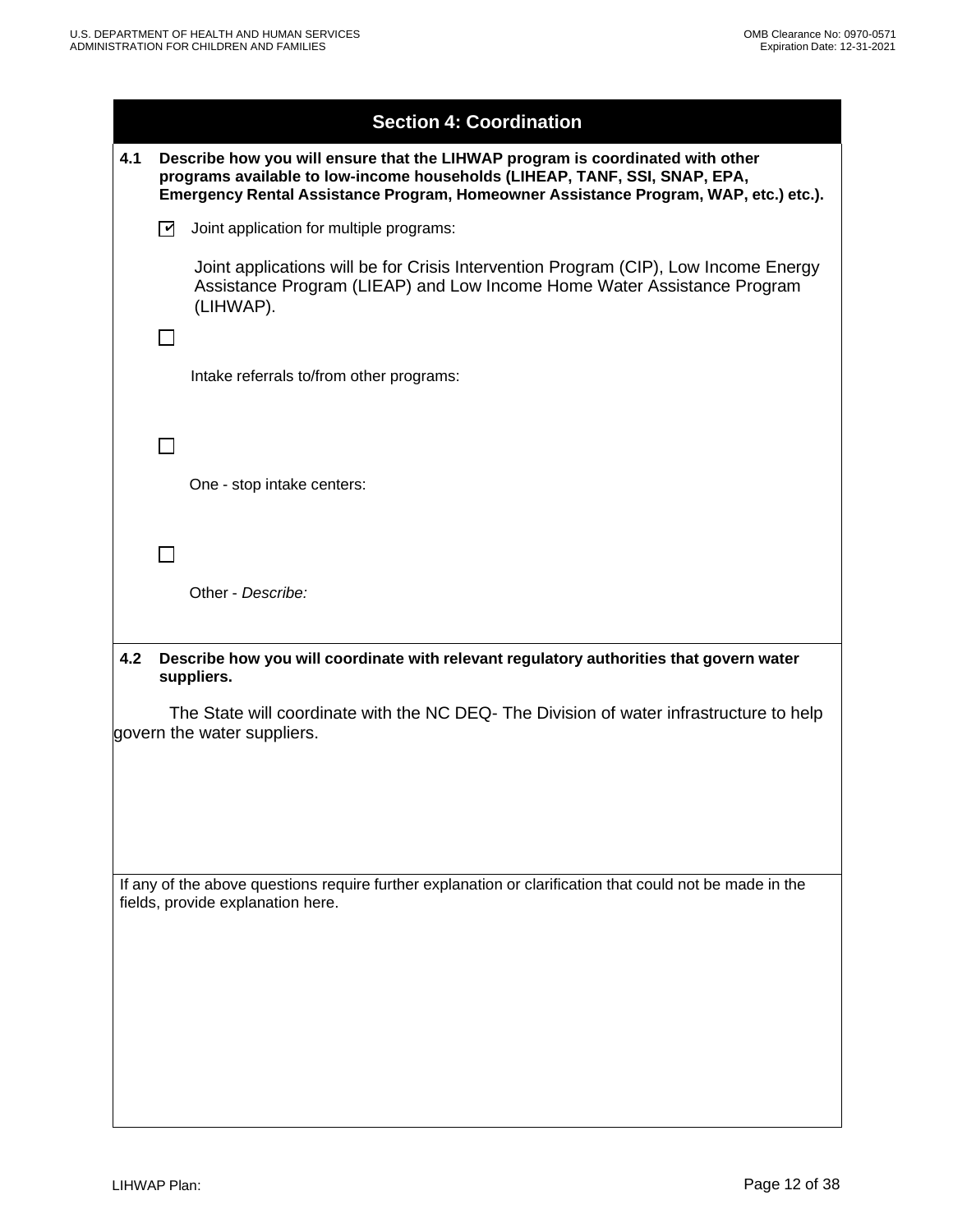|     | <b>Section 5: Agency Designation</b><br>(Required for State grantees and the Commonwealth of Puerto Rico))                                                                                                                                                                                               |                               |                              |  |  |
|-----|----------------------------------------------------------------------------------------------------------------------------------------------------------------------------------------------------------------------------------------------------------------------------------------------------------|-------------------------------|------------------------------|--|--|
| 5.1 | How would you categorize the primary responsibility of your State agency?<br><b>Administration Agency</b><br>☑<br><b>Commerce Agency</b><br><b>Community Services Agency</b><br><b>Energy / Environment Agency</b><br>$\mathbf{I}$<br><b>Housing Agency</b><br>Human Service Agency<br>Other - Describe: |                               |                              |  |  |
| 5.2 | <b>LIHWAP Component</b><br><b>Administration</b>                                                                                                                                                                                                                                                         | <b>Drinking Water Service</b> | Wastewater<br><b>Service</b> |  |  |
|     | 5.2a Who determines client<br>eligibility?                                                                                                                                                                                                                                                               | The local county agency       | The local county agency      |  |  |
|     | 5.2b Who processes benefit<br>payments to water service<br>providers?                                                                                                                                                                                                                                    | The local county agencies     | The local county agencies    |  |  |
|     | If any of your LIHWAP components are not centrally administered by a State agency, you must<br>complete questions 5.3, 5.4 and 5.5.                                                                                                                                                                      |                               |                              |  |  |
| 5.3 | What is your process for selecting local administering agencies?                                                                                                                                                                                                                                         |                               |                              |  |  |
|     | Funding is provided to the 100 local county Department of Social Services to administer the<br>program.                                                                                                                                                                                                  |                               |                              |  |  |
| 5.4 | How many local administering agencies do you use?<br>100                                                                                                                                                                                                                                                 |                               |                              |  |  |
| 5.5 | What types of local administering agencies do you use?<br><b>Community Action Agencies</b><br><b>Local Governments</b><br><b>City Governments</b><br><b>County Governments</b><br>V<br>Other non-profits                                                                                                 |                               |                              |  |  |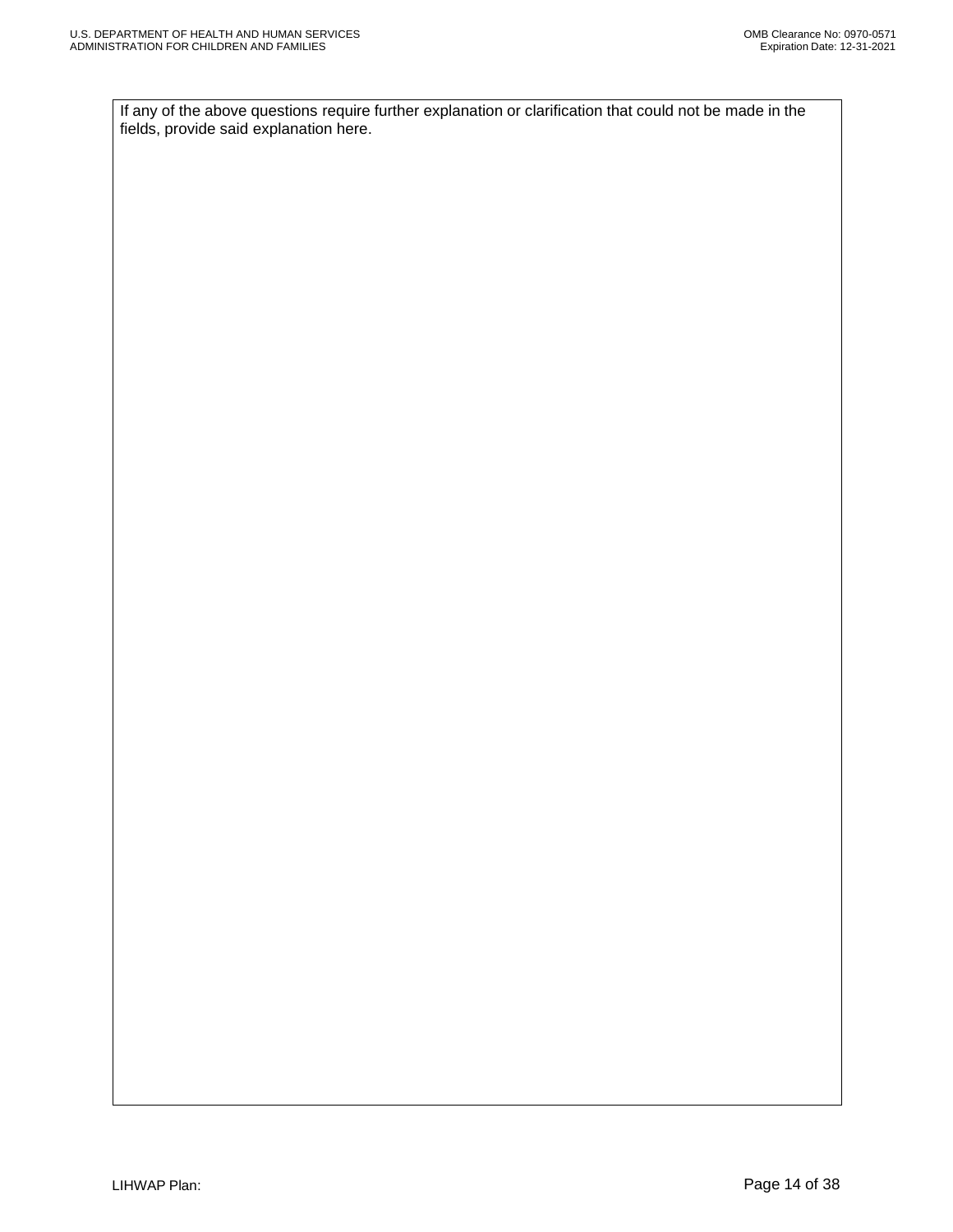|     | <b>Section 6: Water Suppliers</b>                                                                                                                                                                                                                                                                                   |  |  |  |  |
|-----|---------------------------------------------------------------------------------------------------------------------------------------------------------------------------------------------------------------------------------------------------------------------------------------------------------------------|--|--|--|--|
|     | Note: Water suppliers refers to both drinking and/or wastewater suppliers as they may be different<br>entities at the local level                                                                                                                                                                                   |  |  |  |  |
| 6.1 | The following question is specific to Tribes (only). Do you charge households drinking<br>water and wastewater utility services?                                                                                                                                                                                    |  |  |  |  |
|     | If "Yes" please proceed to next questions.<br>$\nabla I$ Yes                                                                                                                                                                                                                                                        |  |  |  |  |
|     | If "No" please skip to question 6.5.<br>No.                                                                                                                                                                                                                                                                         |  |  |  |  |
| 6.2 | How do you notify the household of the amount of assistance paid, and the timing of the<br>assistance payment?                                                                                                                                                                                                      |  |  |  |  |
|     | An approval notice is sent by mail to the household explaining the amount of assistance<br>the household was approved for, vendor information and the date the application was approved.                                                                                                                            |  |  |  |  |
|     |                                                                                                                                                                                                                                                                                                                     |  |  |  |  |
|     |                                                                                                                                                                                                                                                                                                                     |  |  |  |  |
|     |                                                                                                                                                                                                                                                                                                                     |  |  |  |  |
|     |                                                                                                                                                                                                                                                                                                                     |  |  |  |  |
| 6.3 | How do you assure that no household receiving assistance under this title will be treated<br>adversely because of their receipt of LIHWAP assistance?                                                                                                                                                               |  |  |  |  |
|     | The vendor agreement states the vendor is not allowed to discriminate against any<br>certified household in any manner including terms and conditions of sale, credit, delivery, price,<br>whether in the cost of goods supplied or the services provided due to the a household's<br>participation in any program. |  |  |  |  |
|     |                                                                                                                                                                                                                                                                                                                     |  |  |  |  |
|     |                                                                                                                                                                                                                                                                                                                     |  |  |  |  |
|     |                                                                                                                                                                                                                                                                                                                     |  |  |  |  |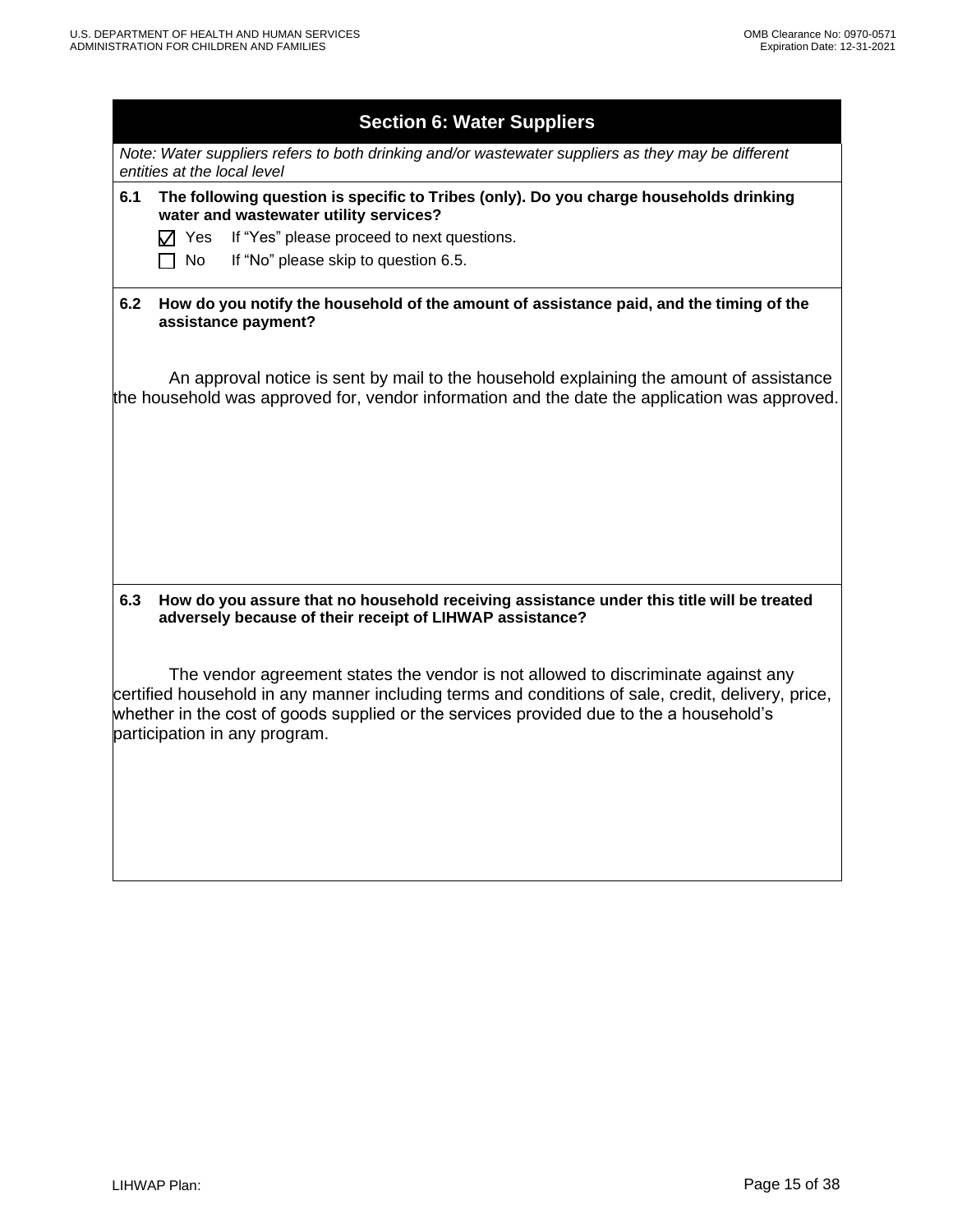#### **6.4 How do you assure that water suppliers are restoring disconnected service or otherwise maintaining continuity of service due to the benefit payment?**

Per the vendor agreement, the vendor shall credit the entire amount to an eligible household's account immediately upon receipt of payment of the pledge amount, regardless of whether the payment results in a credit balance on the account. If an applicant contacts the local county Department of Social Services to report that their services have not been restored or continued or their vendor has not received their payment, then further measures/investigation will take place.

**6.5 For Tribes who answered "No" to question 6.1, please describe how you intend to maintain accurate records to show how LIHWAP funds are expended for drinking water and/or wastewater utilities on behalf of households. (I.E. Financial expenditure reports).**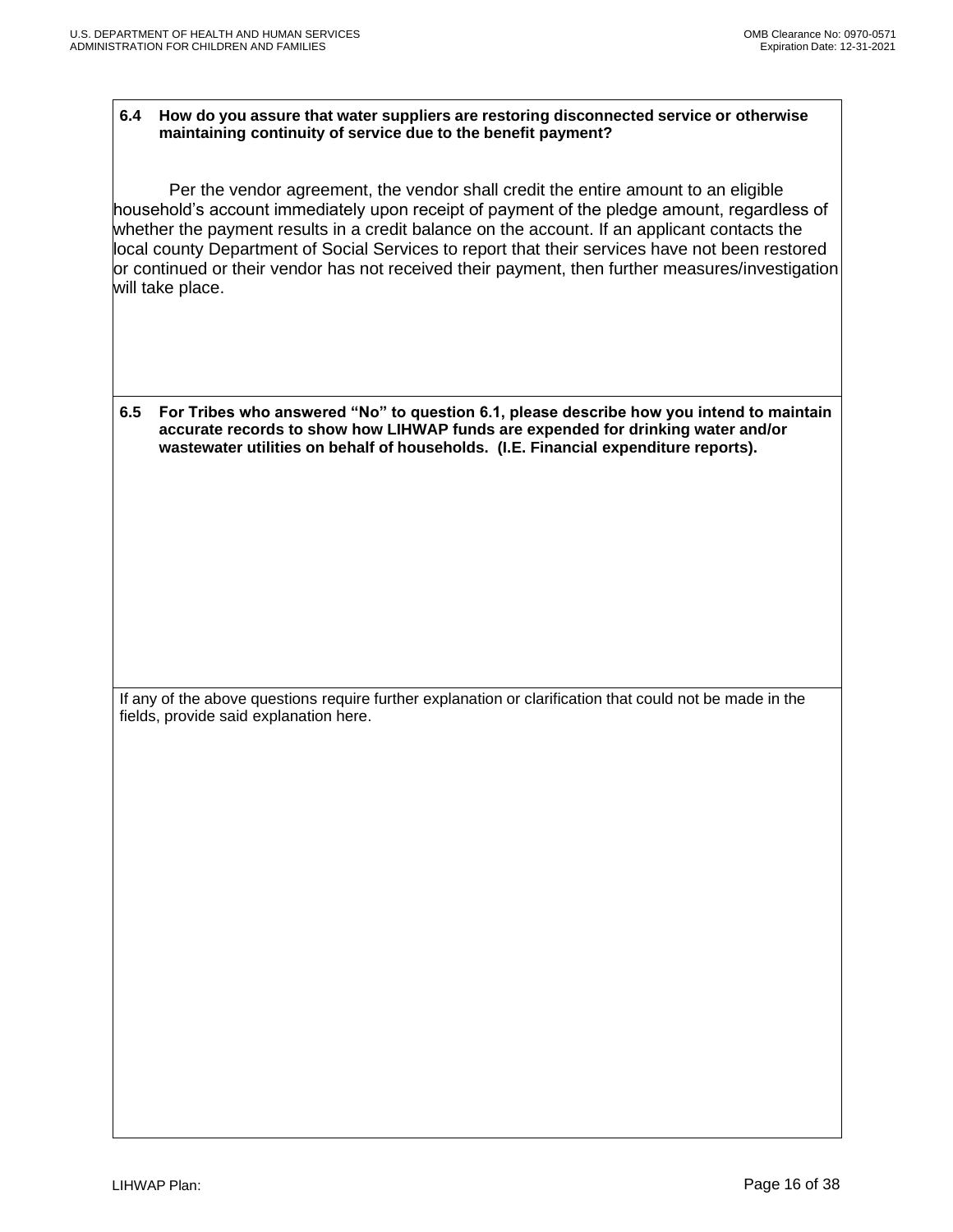# **Section 7: Program, Fiscal Monitoring, and Audit**

#### **7.1 How do you ensure good fiscal accounting and tracking of LIHWAP funds?**

NC DHHS fiscal/budget Division tracks in-house and sub grantee and administrative costs. Indirect costs are handled through cognizant agencies prior to the final indirect cost rate being developed. Expenditures on all components of the LIHWAP are recorded in the NC Div. of Social Services' accounting records by Fund, Cost Center, and line item. Documentation for county expenditures are maintained by the county finance officers. Documentation of State office expenditures are maintained by the NC Div. of Social Services accounting office. Applications for the water component are taken by Dept. of Social Services personnel and additional State and local governmental entities or community-based organizations. The applications are processed by the county and are retained by the county. Local state monitoring is conducted to track the LIHWAP funds used and the number of households that received assistance with LIHWAP funds.

#### **Audit Process**

 $\sim$  No  $\sim$   $\sim$   $\sim$   $\sim$ 

**7.2 Describe any audit findings rising to the level of material weakness or reportable condition cited in the Single Audits (as required in the Single Audit Act), Grantee monitoring assessments, inspector general reviews, or other government agency reviews of the LIHWAP agency from the most recently audited fiscal year.**

| $\mathbf{\cdot}$ No Findings |             |                      |                                              |                     |
|------------------------------|-------------|----------------------|----------------------------------------------|---------------------|
| Finding                      | <b>Type</b> | <b>Brief Summary</b> | Resolved?                                    | <b>Action Taken</b> |
| 1.                           |             |                      |                                              |                     |
|                              |             |                      | Yes                                          |                     |
|                              |             |                      | No                                           |                     |
|                              |             |                      |                                              |                     |
| 2.                           |             |                      | 日                                            |                     |
|                              |             |                      | $\operatorname{\mathsf{Yes}}$                |                     |
|                              |             |                      | $\operatorname{\mathsf{No}}$                 |                     |
|                              |             |                      |                                              |                     |
| 3.                           |             |                      |                                              |                     |
|                              |             |                      | Yes                                          |                     |
|                              |             |                      | $\operatorname{\mathsf{No}}$<br>$\mathsf{L}$ |                     |
|                              |             |                      |                                              |                     |
| 4.                           |             |                      |                                              |                     |
|                              |             |                      | Yes                                          |                     |
|                              |             |                      | $\operatorname{\mathsf{No}}$                 |                     |
|                              |             |                      |                                              |                     |
| 5.                           |             |                      | 廿                                            |                     |
|                              |             |                      | Yes                                          |                     |
|                              |             |                      | $\operatorname{\mathsf{No}}$                 |                     |
|                              |             |                      |                                              |                     |
| 6.                           |             |                      |                                              |                     |
|                              |             |                      | Yes                                          |                     |
|                              |             |                      | $\operatorname{\mathsf{No}}$                 |                     |
|                              |             |                      |                                              |                     |
|                              |             |                      |                                              |                     |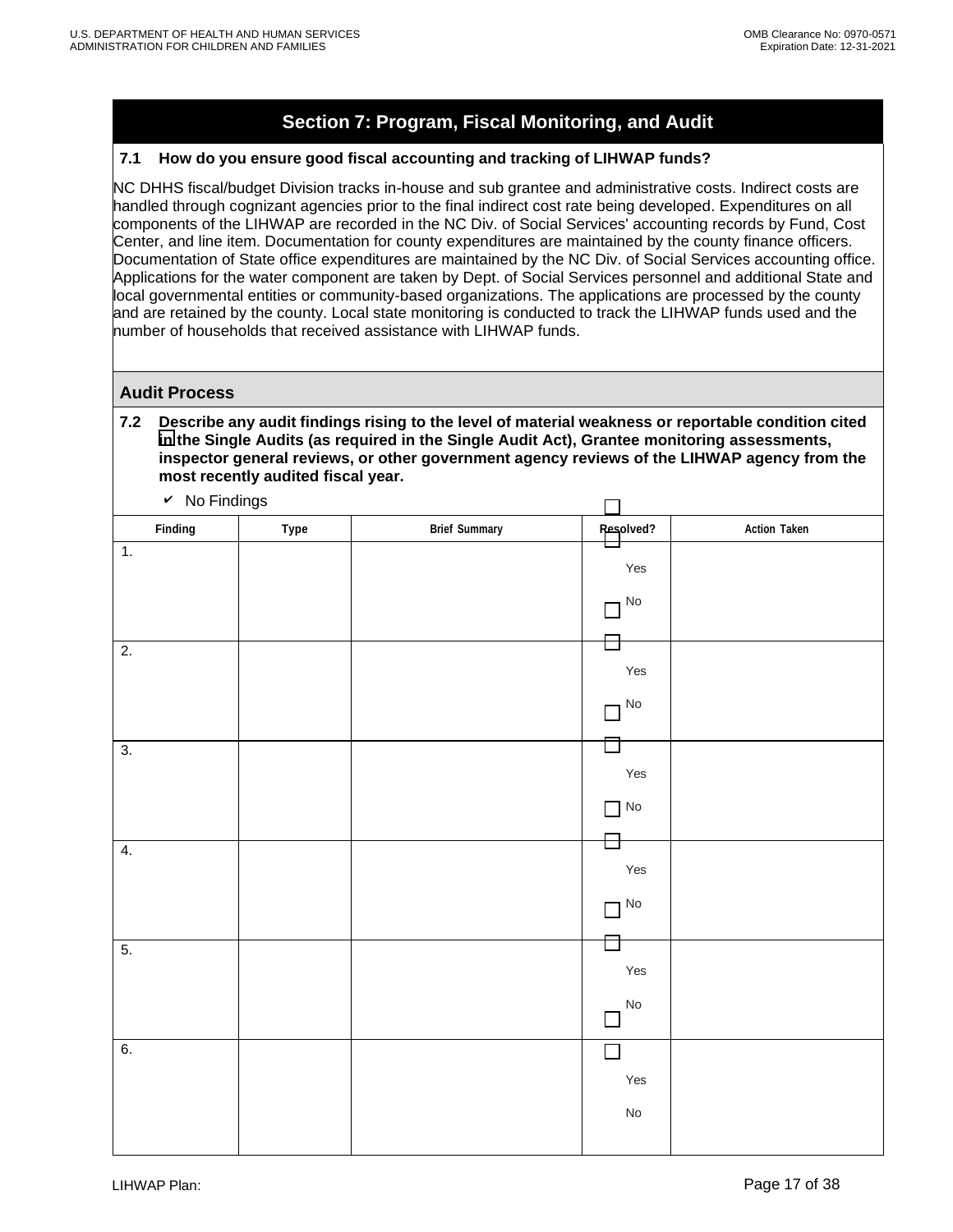| <b>Compliance Monitoring</b> |                          |                                                                                                                                                                                                                                                       |  |
|------------------------------|--------------------------|-------------------------------------------------------------------------------------------------------------------------------------------------------------------------------------------------------------------------------------------------------|--|
| 7.3                          |                          | Identify the Grantee's strategies for monitoring compliance with the Grantee's and Federal<br>LIHWAP policies and procedures (e.g. certifications, Terms and Conditions, federal guidance,<br>nondiscrimination requirements): Select all that apply. |  |
|                              |                          | <b>Grantee employees:</b>                                                                                                                                                                                                                             |  |
|                              |                          | Internal program review                                                                                                                                                                                                                               |  |
|                              | $\overline{\phantom{a}}$ | Departmental oversight                                                                                                                                                                                                                                |  |
|                              | $\blacksquare$           | Secondary review of invoices and payments                                                                                                                                                                                                             |  |
|                              |                          | $\Box$ Reconciliation of water supplier records                                                                                                                                                                                                       |  |
|                              |                          | Other program review mechanisms are in place. Describe:                                                                                                                                                                                               |  |
|                              |                          |                                                                                                                                                                                                                                                       |  |
|                              |                          |                                                                                                                                                                                                                                                       |  |
|                              |                          |                                                                                                                                                                                                                                                       |  |
|                              |                          |                                                                                                                                                                                                                                                       |  |
|                              |                          |                                                                                                                                                                                                                                                       |  |
|                              |                          |                                                                                                                                                                                                                                                       |  |
|                              |                          |                                                                                                                                                                                                                                                       |  |
|                              |                          |                                                                                                                                                                                                                                                       |  |
|                              |                          |                                                                                                                                                                                                                                                       |  |
|                              |                          |                                                                                                                                                                                                                                                       |  |
|                              |                          | <b>Local Administering Agencies / District Offices:</b>                                                                                                                                                                                               |  |
|                              | ⊺∽                       | On - site evaluation                                                                                                                                                                                                                                  |  |
|                              |                          | Annual program review                                                                                                                                                                                                                                 |  |
|                              | $\blacktriangledown$     | Monitoring through central database                                                                                                                                                                                                                   |  |
|                              | $\blacktriangledown$     | Desk reviews                                                                                                                                                                                                                                          |  |
|                              | $\overline{\phantom{a}}$ | Client file testing/sampling                                                                                                                                                                                                                          |  |
|                              |                          | Reconciliation of water supplier records                                                                                                                                                                                                              |  |
|                              |                          | Other program review mechanisms are in place. Describe:                                                                                                                                                                                               |  |
|                              |                          |                                                                                                                                                                                                                                                       |  |
|                              |                          |                                                                                                                                                                                                                                                       |  |
|                              |                          |                                                                                                                                                                                                                                                       |  |
|                              |                          |                                                                                                                                                                                                                                                       |  |
|                              |                          |                                                                                                                                                                                                                                                       |  |
|                              |                          |                                                                                                                                                                                                                                                       |  |
|                              |                          |                                                                                                                                                                                                                                                       |  |
|                              |                          |                                                                                                                                                                                                                                                       |  |
|                              |                          |                                                                                                                                                                                                                                                       |  |
|                              |                          |                                                                                                                                                                                                                                                       |  |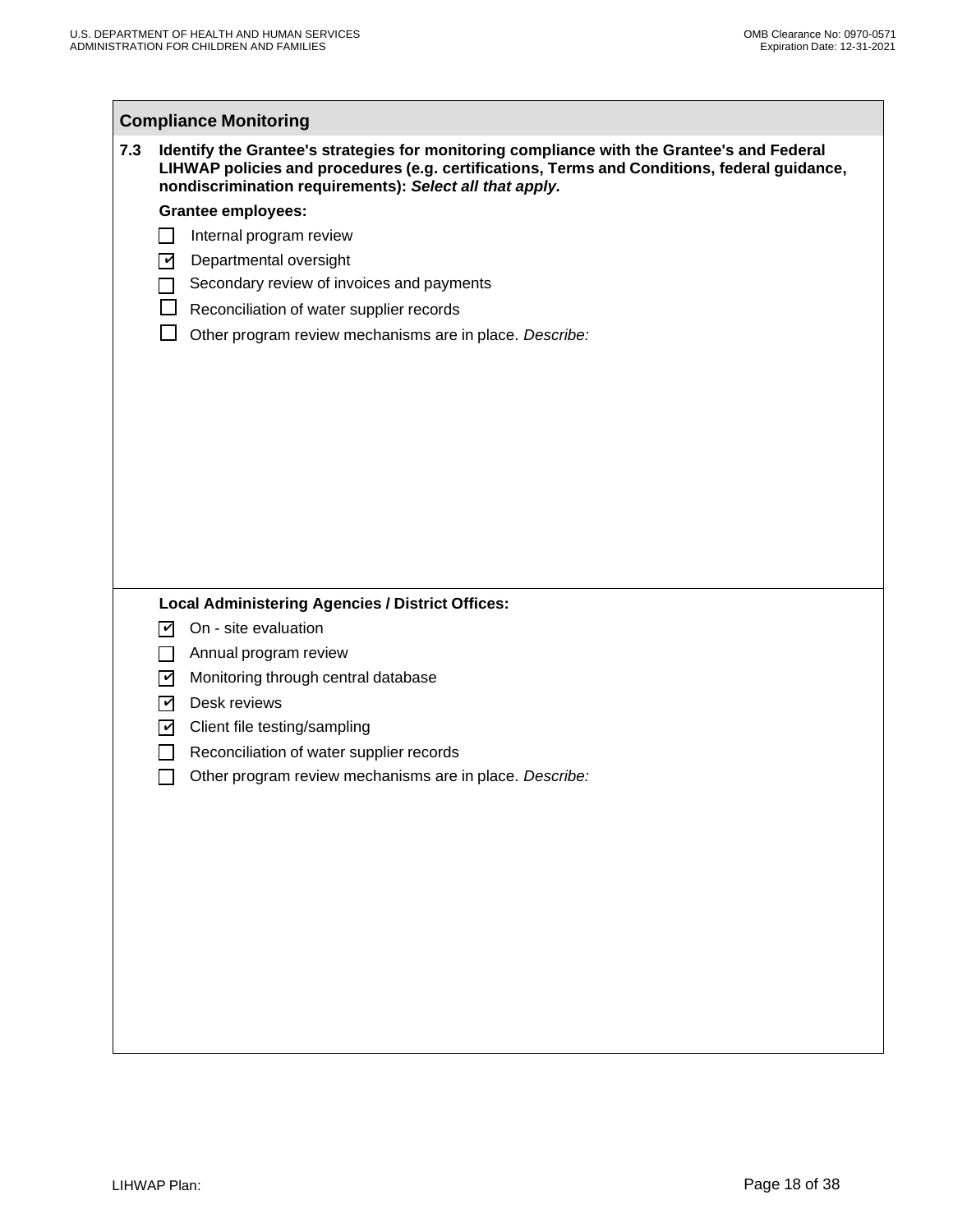#### **7.4 Explain or attach a copy of your local agency monitoring schedule and protocol.**

Each monitor is responsible for monitoring specific counties. The counties are categorized by size (small, medium, and large) depending on the size. North Carolina has a Management Evaluation schedule that shows the last review dates, the tentative review dates, the reviewer name, date the visit was completed, the approval due date and the actual date approved for each monitoring that has been conducted.

#### **7.5 Describe how you select local agencies for monitoring reviews.**

Local agencies are selected based on size (small, medium, large). Site visits are conducted every three years for small agencies, every two years for medium agencies and yearly for large agencies.

Note: Virtual desk reviews are currently being conducted due to Covid. No in person site visits are being completed.

#### **7.6 How often will each local agency be monitored?** *Note: This answer can be prospective.*

Site visits are conducted every three years for small agencies, every two years for medium agencies and yearly for large agencies.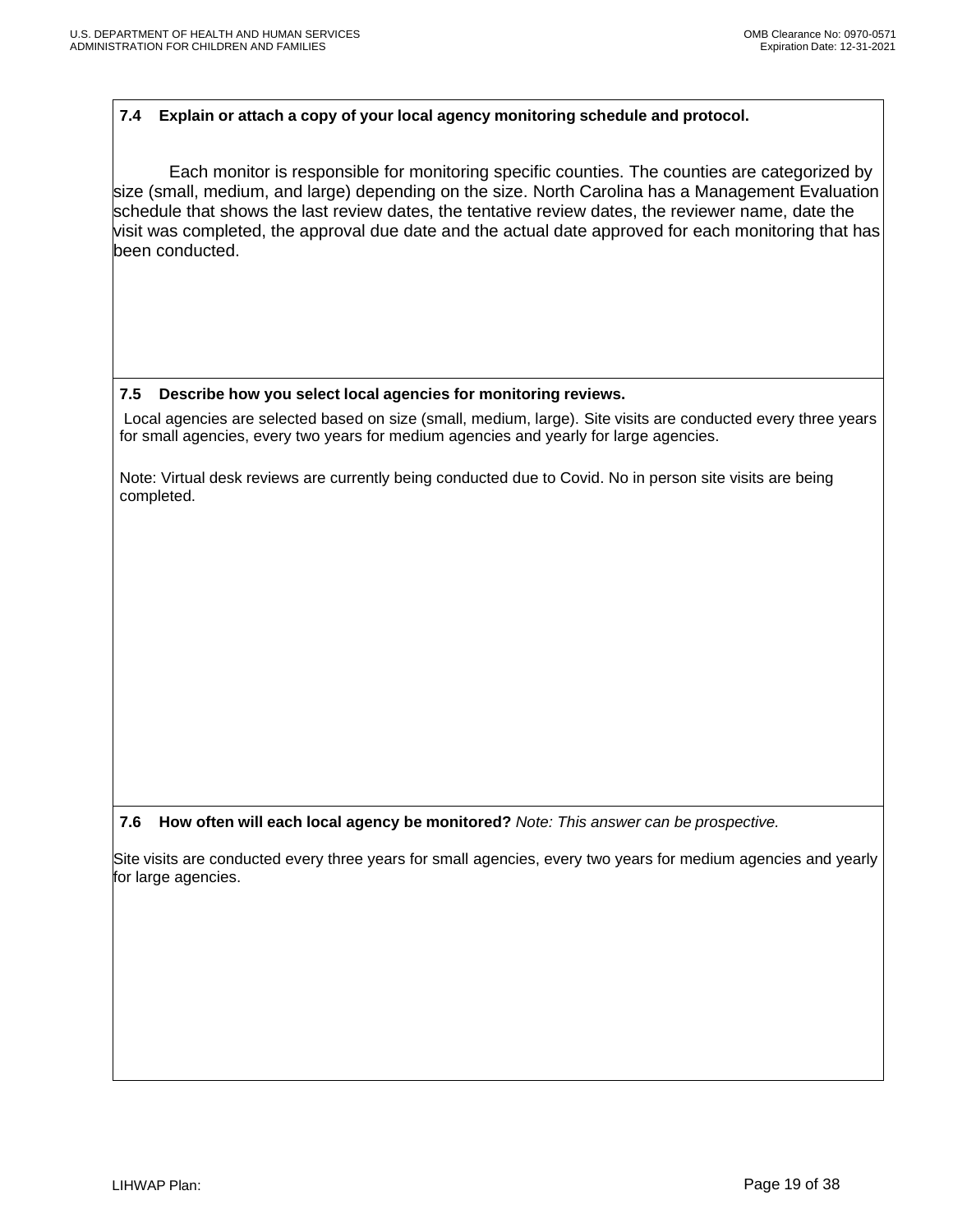## **7.7. How many local agencies are currently on corrective action plans for eligibility and/or benefit determination issues for LIHEAP or other programs administered by your agency?**

 **19**

#### **7.8. How many local agencies are currently on corrective action plans for financial accounting or administrative issues for LIHEAP or other programs administered by your agency?**

0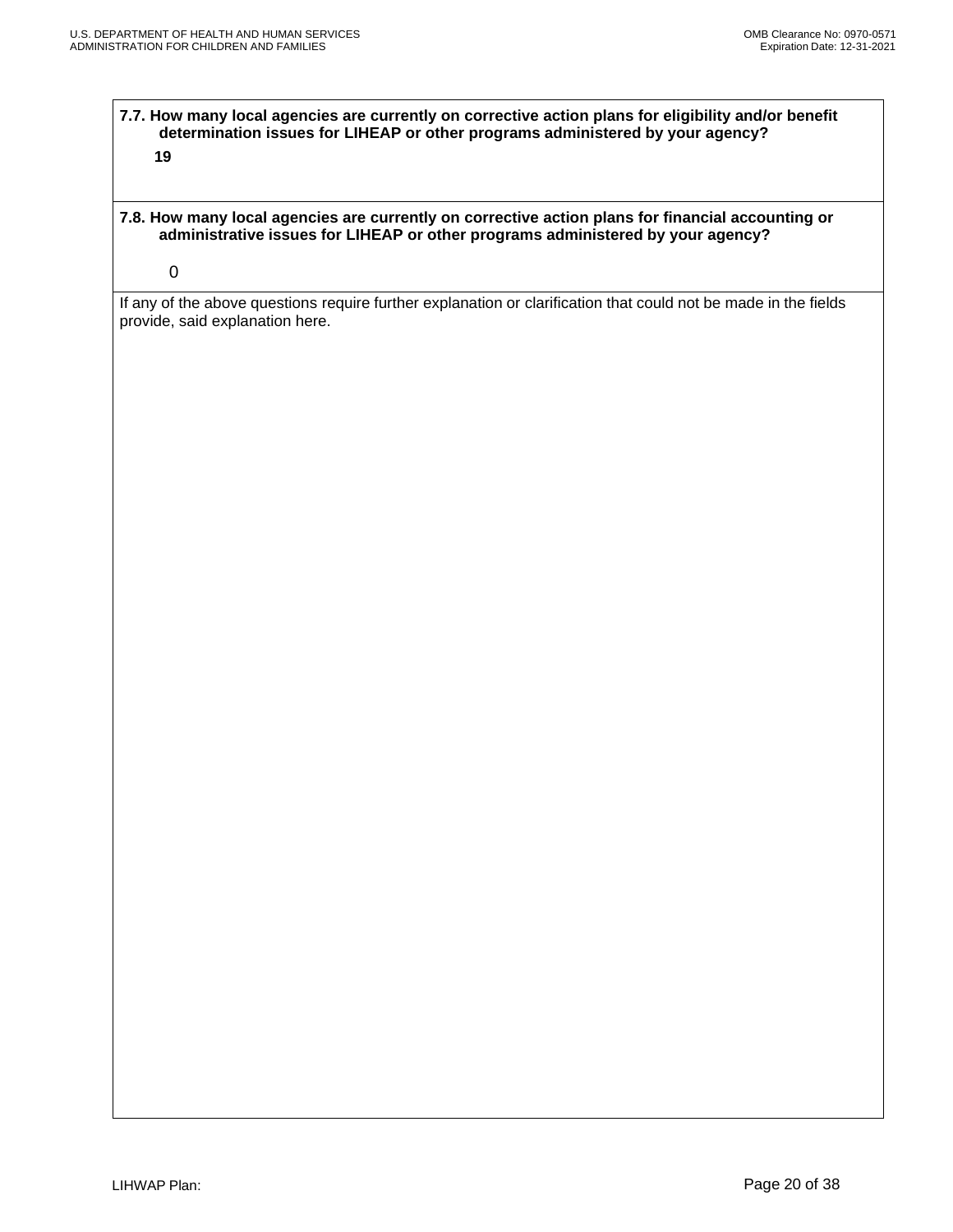|     | <b>Section 8: Public Participation</b>                                                                     |
|-----|------------------------------------------------------------------------------------------------------------|
| 8.1 | How did you obtain input from the public in the development of your LIHWAP plan?<br>Select all that apply. |
|     | Tribal Council meeting(s)                                                                                  |
|     | Public hearing(s)<br>I۷                                                                                    |
|     | Enter the dates for Tribal Council meeting(s) or Public hearing(s):                                        |
|     |                                                                                                            |
|     | Draft Plan posted to website and available for comment                                                     |
|     | Hard copy of plan is available for public view and comment                                                 |
|     | Enter how long draft plan and/or hard copy of plan was available for public view and comment:              |
|     |                                                                                                            |
|     | Comments from applicants are recorded                                                                      |
|     | Request for comments on draft Plan is advertised                                                           |
|     | Stakeholder or consultation meeting(s)                                                                     |
|     | Comments are solicited during outreach activities                                                          |
|     | Other - Describe:                                                                                          |
|     |                                                                                                            |
| 8.2 | How many parties commented on your plan?                                                                   |
| 8.3 | Summarize the comments you received on your plan here:                                                     |
| 8.4 | What changes did you make to your LIHWAP plan as a result of the comments received?                        |
|     |                                                                                                            |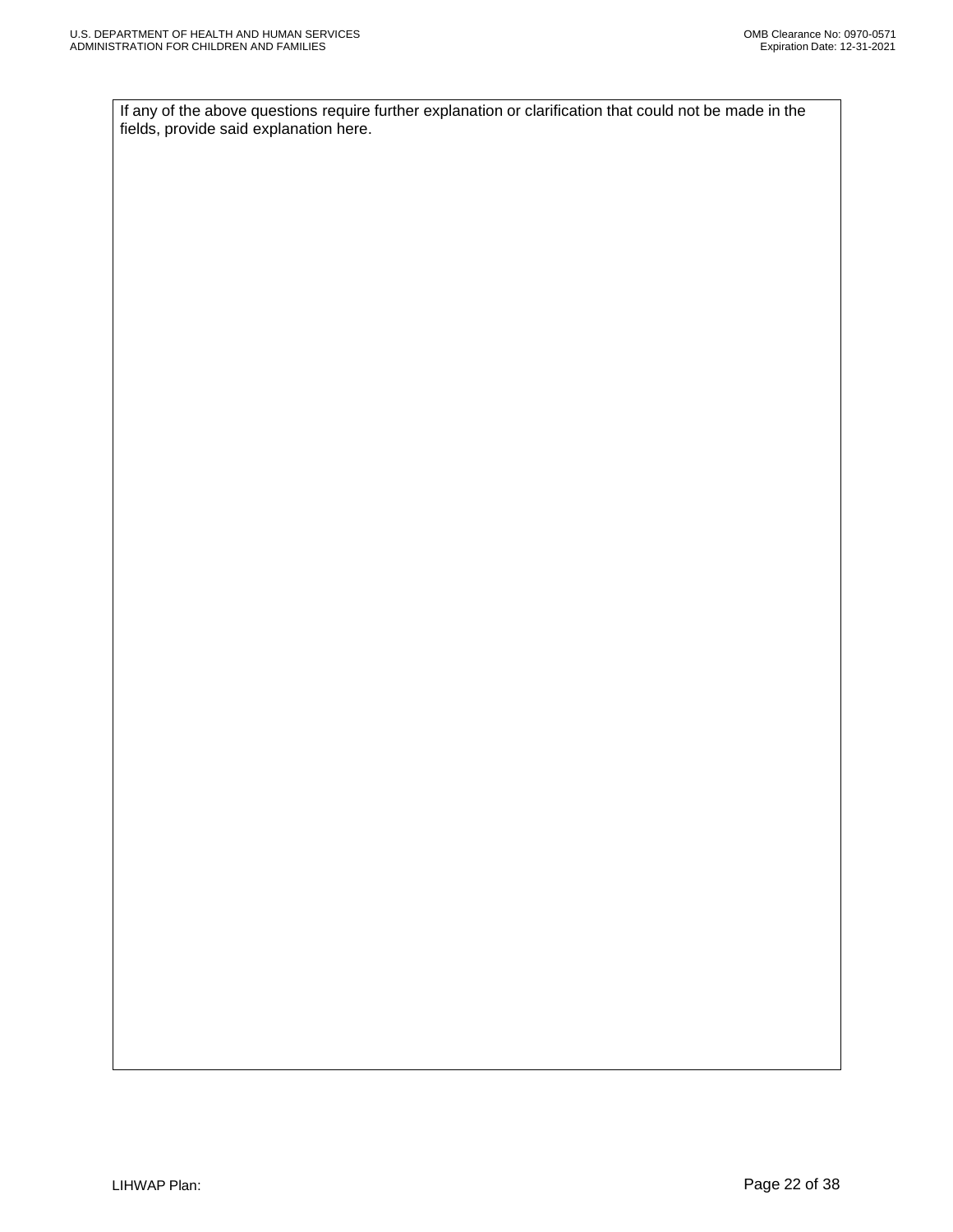## **Section 9: Fair Hearings**

*Note: Administrative hearing opportunities will be comparable to and may utilize existing processes, procedures, and systems currently in place for the State, Territory, or Tribe's Low Income Home Energy Assistance grant.*

#### **9.1 Describe your fair, independent hearing procedures for households whose applications are denied or where the applicant disputes the benefit amount.**

The applicant may request an appeal either orally or in writing if denied benefits or not satisfied with the decision made on the application. The applicant has 60 calendar days from the notice date to request a local hearing. Local hearings are held within 5 calendar days of the hearing request. If applicant is not satisfied with the local hearing decision, they have the right to request a State hearing. Applicant must request State hearing within 5 calendar days from the date of the local hearing decision.

#### **9.2 When and how are applicants informed of these rights?**

Hearing and appeal rights and instructions are listed on all notices sent to applicants.

#### **9.3 Describe your fair hearing procedures for households whose applications are not acted on in a timely manner.**

The applicant may request an appeal either orally or in writing if denied benefits or not satisfied with the decision made on the application. The applicant has 60 calendar days from the notice date to request a local hearing. Local hearings are held within 5 calendar days of the hearing request. If applicant is not satisfied with the local hearing decision, they have the right to request a State hearing. Applicant must request State hearing within 5 calendar days from the date of the local hearing decision.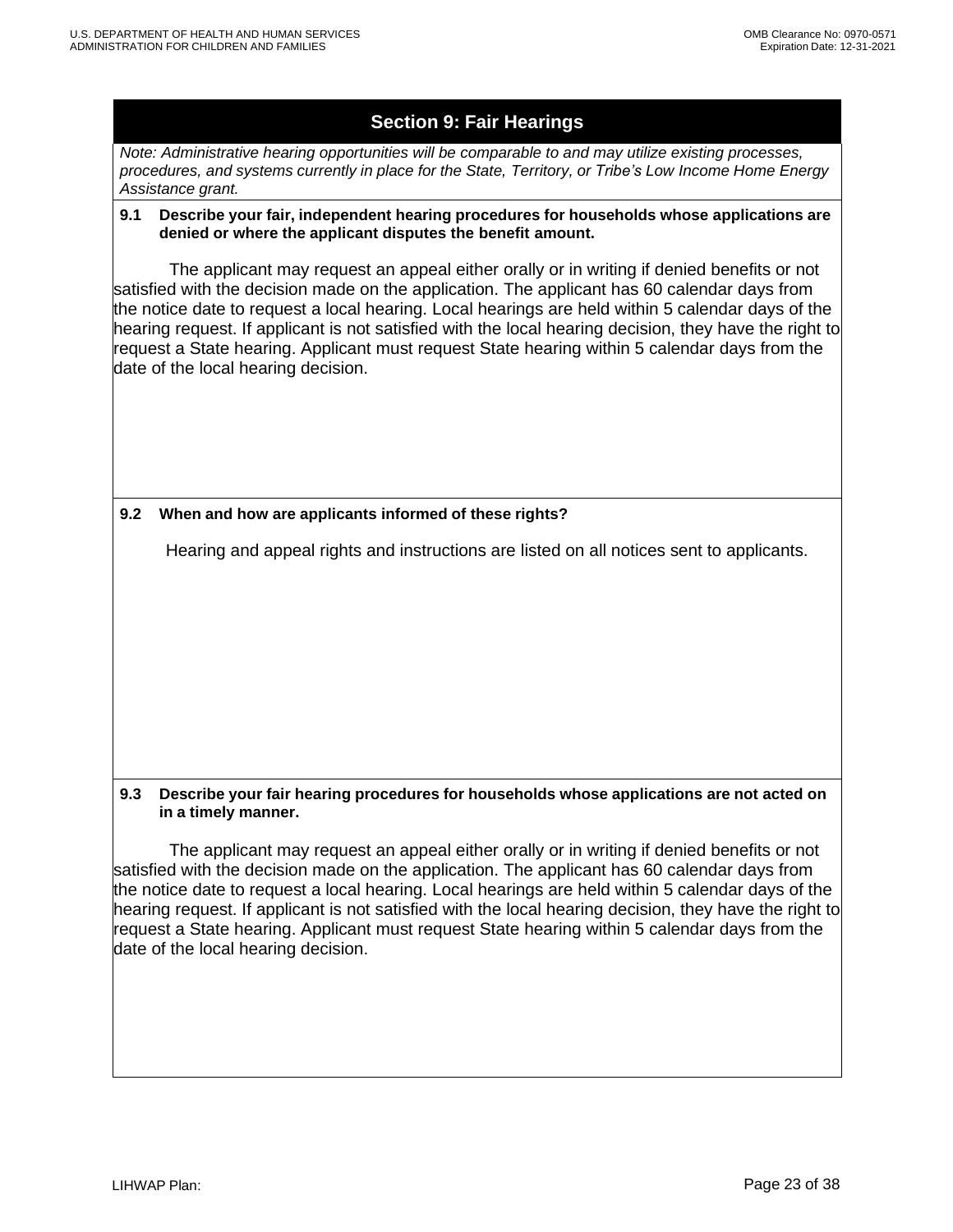#### **9.4 When and how are applicants informed of these rights?**

Hearing and appeal rights and instructions are listed on all notices sent to applicants.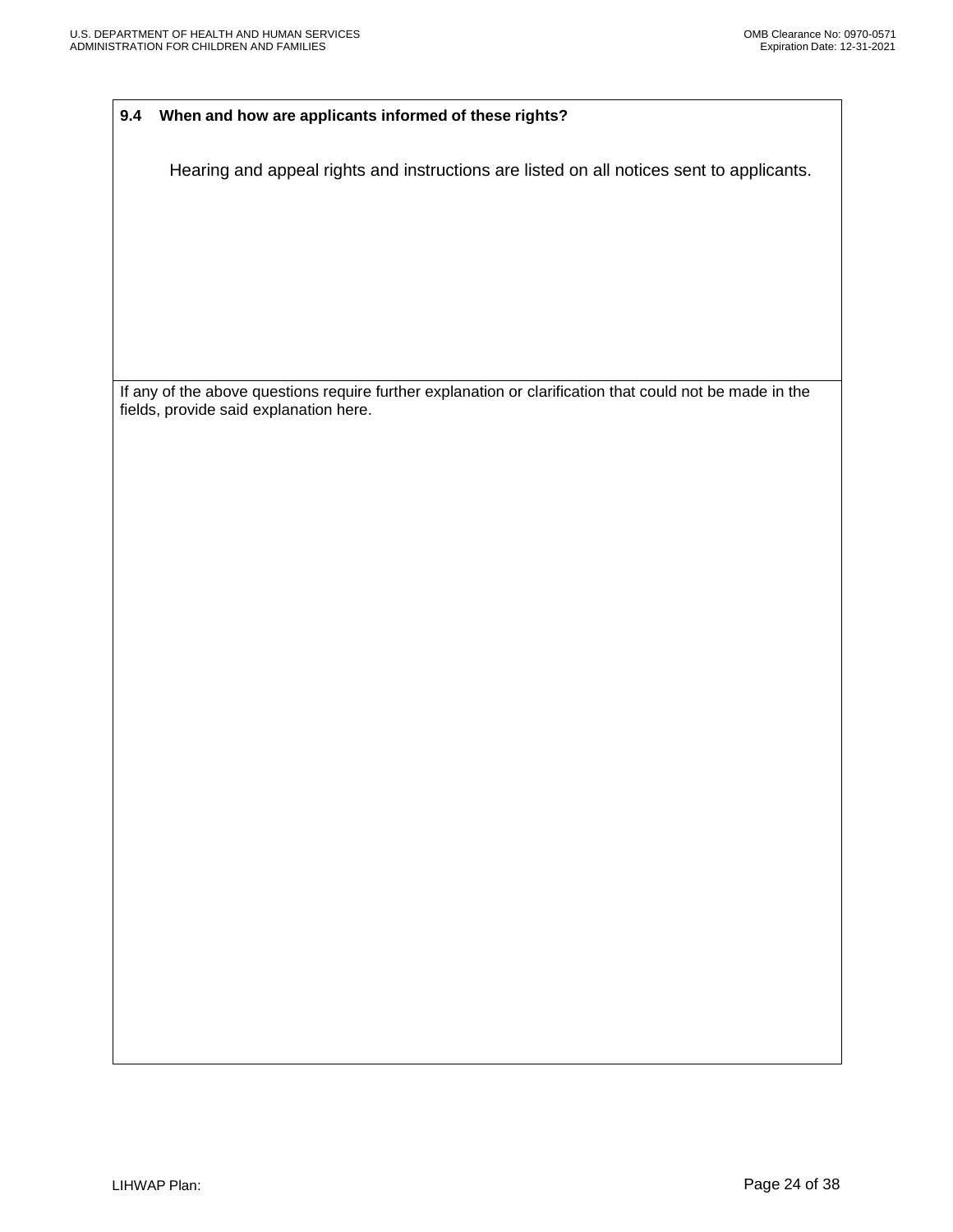## **Section 10: Training**

**10.1 Training Strategy - Briefly describe the anticipated training strategy for ensuring that grantee staff, local administering agencies, and participating water utilities understand requirements outlined in the Terms and Conditions as well eligibility requirements and procedures described in this plan. Indicate any technical assistance or resources needed by the State, Territory or Tribe to carry out this training strategy.**

The State holds webinar trainings for all local administering agencies. A letter is sent out to all local agencies outlining the policy and informing them of all trainings.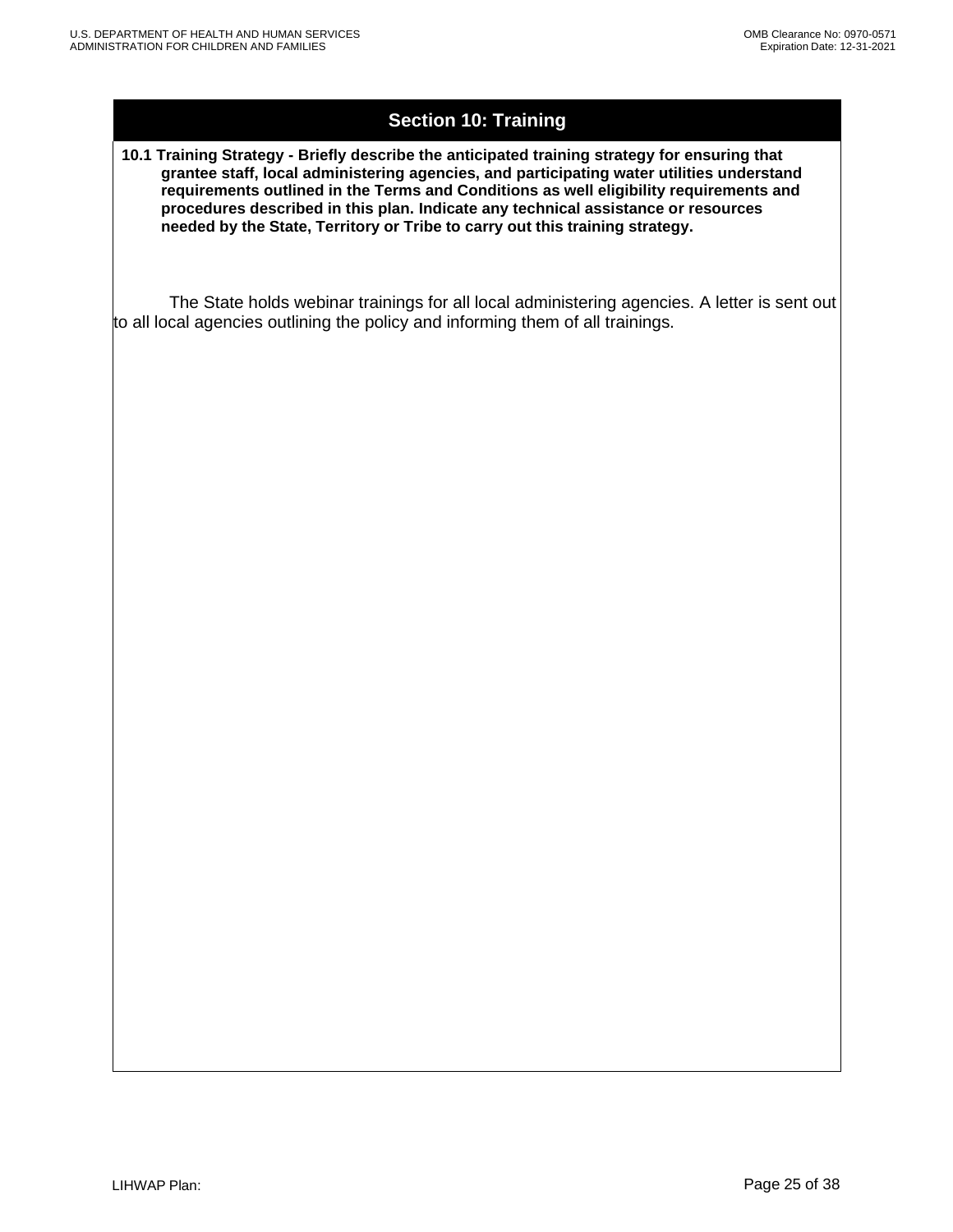| <b>Section 11: Performance Management</b>                                                                                                                                                                                                                                                                                                                                                                                                                                                                                                         |
|---------------------------------------------------------------------------------------------------------------------------------------------------------------------------------------------------------------------------------------------------------------------------------------------------------------------------------------------------------------------------------------------------------------------------------------------------------------------------------------------------------------------------------------------------|
| 11.1 Describe any challenges you anticipate with collecting and reporting data to ACF each<br>year regarding how you implemented your LIHWAP. Examples of data may include, but<br>are not limited to, the number of households assisted, the average benefit amount<br>provided, the number of households whose water or wastewater services were restored<br>because of the benefit, demographics of applicants and beneficiaries, and the number of<br>imminent disconnections of water or wastewater services avoided because of the benefit. |
| No challenges anticipated.                                                                                                                                                                                                                                                                                                                                                                                                                                                                                                                        |
|                                                                                                                                                                                                                                                                                                                                                                                                                                                                                                                                                   |
| 11.2 List any technical assistance resources you request of ACF related to data collection,<br>analysis and reporting on your LIHWAP.                                                                                                                                                                                                                                                                                                                                                                                                             |
| We request that the Office of Community Services/Administration of Children and<br>Families conduct webinars for any specific data collection, that may be needed similar to<br>webinars conducted for LIHEAP.                                                                                                                                                                                                                                                                                                                                    |
|                                                                                                                                                                                                                                                                                                                                                                                                                                                                                                                                                   |
|                                                                                                                                                                                                                                                                                                                                                                                                                                                                                                                                                   |
|                                                                                                                                                                                                                                                                                                                                                                                                                                                                                                                                                   |
|                                                                                                                                                                                                                                                                                                                                                                                                                                                                                                                                                   |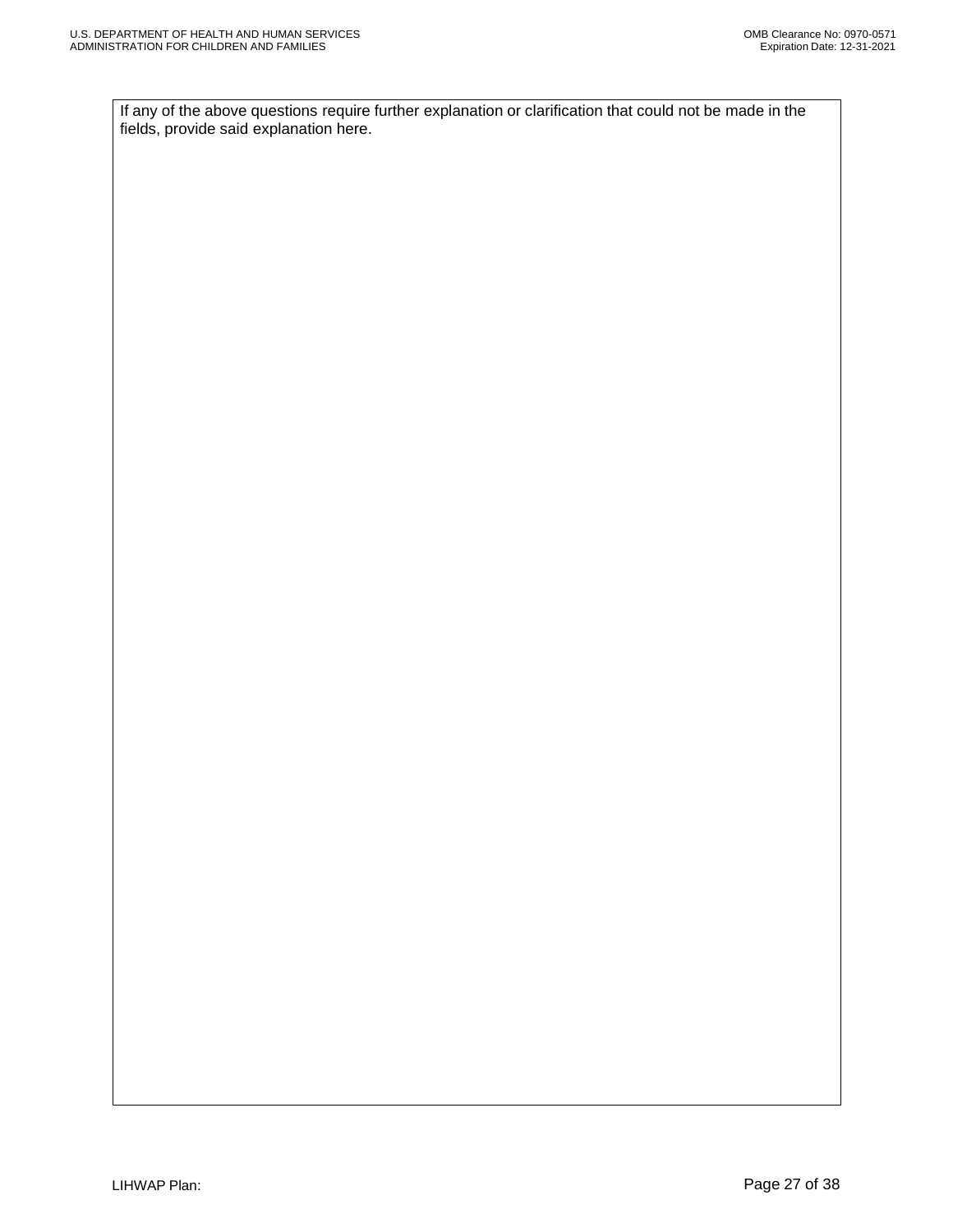| <b>Section 12: Program Integrity</b>                                                                                                                                                                                                                                                                                                                                                                                                                                                                                                                                                                                                                                                                                                                          |                                                                              |                                                             |                                                                                        |  |
|---------------------------------------------------------------------------------------------------------------------------------------------------------------------------------------------------------------------------------------------------------------------------------------------------------------------------------------------------------------------------------------------------------------------------------------------------------------------------------------------------------------------------------------------------------------------------------------------------------------------------------------------------------------------------------------------------------------------------------------------------------------|------------------------------------------------------------------------------|-------------------------------------------------------------|----------------------------------------------------------------------------------------|--|
| <b>12.1 Fraud Reporting Mechanisms</b>                                                                                                                                                                                                                                                                                                                                                                                                                                                                                                                                                                                                                                                                                                                        |                                                                              |                                                             |                                                                                        |  |
| a. Identify all mechanisms that will be available to the public for reporting cases of<br>suspected LIHWAP waste, fraud, and abuse. Select all that apply.                                                                                                                                                                                                                                                                                                                                                                                                                                                                                                                                                                                                    |                                                                              |                                                             |                                                                                        |  |
| 罓<br>Online fraud reporting<br>Dedicated fraud reporting hotline<br>$\blacksquare$<br>☑<br>Report directly to local agency/district office or Grantee office<br>Report to State Inspector General or Attorney General<br>Forms and procedures in place for local agencies/district offices and vendors to report<br>fraud, waste, and abuse<br>Other - Describe:<br>$\mathbf{I}$                                                                                                                                                                                                                                                                                                                                                                              |                                                                              |                                                             |                                                                                        |  |
| b. Identify strategies that will be used for advertising the above-referenced resources.<br>Select all that apply<br>Printed outreach materials<br>Addressed on LIHWAP application<br>$\vert\,$<br>Website<br>Other - Describe:                                                                                                                                                                                                                                                                                                                                                                                                                                                                                                                               |                                                                              |                                                             |                                                                                        |  |
|                                                                                                                                                                                                                                                                                                                                                                                                                                                                                                                                                                                                                                                                                                                                                               |                                                                              |                                                             |                                                                                        |  |
| 12.2. Identification Documentation Requirements<br>a. Indicate which of the following forms of identification will be required or requested to be<br>collected from LIHWAP applicants or their household members. Note: The types of<br>documentation required is left to the discretion of the grantee. The types of documentation<br>included in the list below are examples of documentation required by LIHEAP grantees for<br>some or all household members based on policies within the State, Territory or Tribe.<br>Comparable documentation and procedures may be instituted for LIHWAP households or may<br>be modified or simplified for households that are categorically eligible based on enrollment in<br>programs identified in question 1.5. |                                                                              |                                                             |                                                                                        |  |
|                                                                                                                                                                                                                                                                                                                                                                                                                                                                                                                                                                                                                                                                                                                                                               |                                                                              | <b>Collected from Whom?</b>                                 |                                                                                        |  |
| <b>Type of Identification Collected</b><br>Social Security Card is photocopied<br>and retained                                                                                                                                                                                                                                                                                                                                                                                                                                                                                                                                                                                                                                                                | <b>Applicant Only</b><br>Required                                            | All Adults in Household<br>Required                         | All Household Members<br>Required                                                      |  |
| Social Security Number (Without<br>Actual Card)<br>Government-issued identification<br>card (i.e.: driver's license, State ID,                                                                                                                                                                                                                                                                                                                                                                                                                                                                                                                                                                                                                                | Requested<br>Required<br>Requested<br>Required<br>$\mathcal{V}$<br>Requested | Requested<br>Required<br>Requested<br>Required<br>Requested | Requested<br>Required<br>$\overline{\mathbf{c}}$<br>Requested<br>Required<br>Requested |  |
| Tribal ID, passport, etc.)<br>Other (Describe Below)                                                                                                                                                                                                                                                                                                                                                                                                                                                                                                                                                                                                                                                                                                          | Required<br>Requested                                                        | Required<br>Requested                                       | Required<br>Requested                                                                  |  |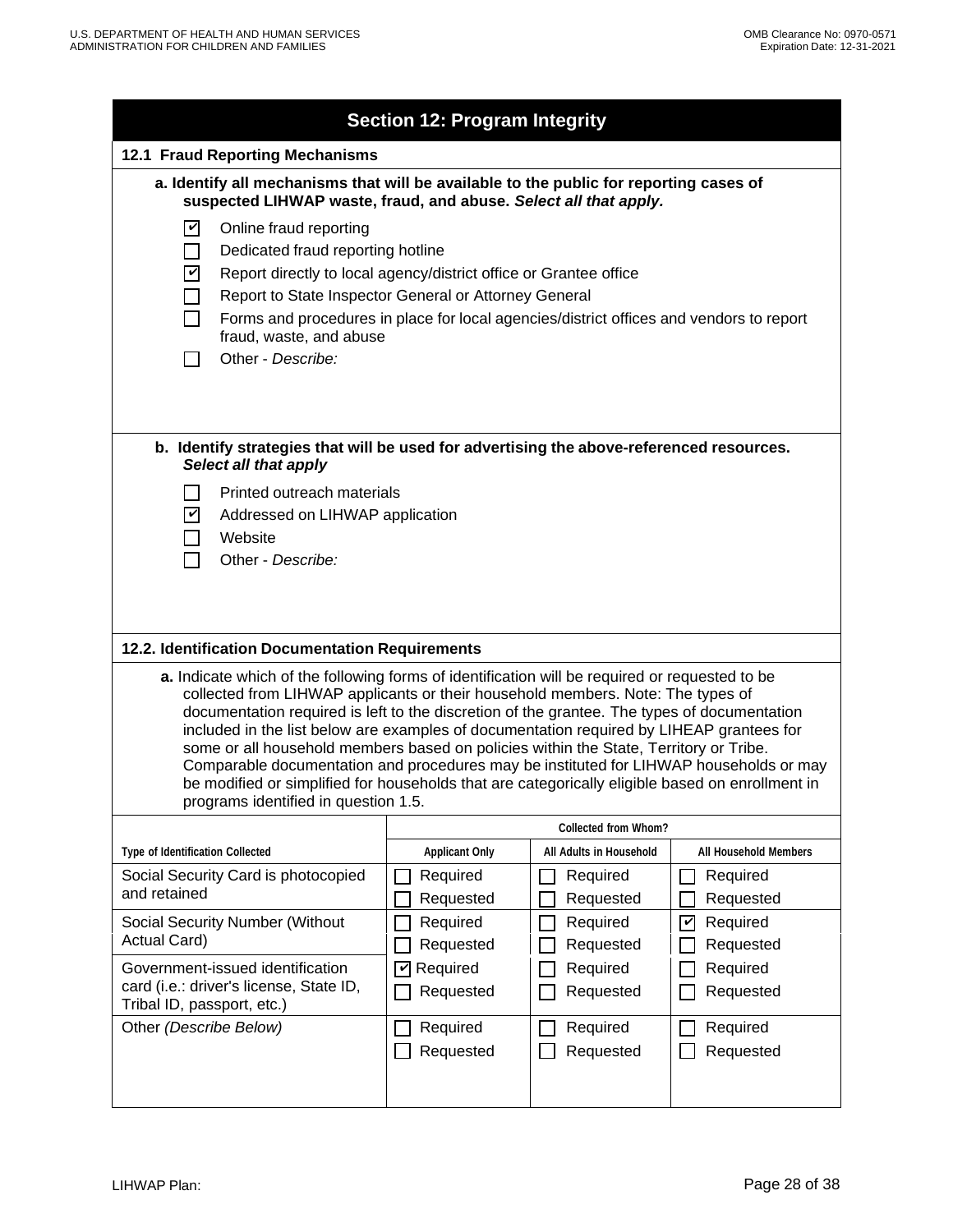| b.<br>Describe any exceptions to the above policies.                                                                                                         |
|--------------------------------------------------------------------------------------------------------------------------------------------------------------|
|                                                                                                                                                              |
|                                                                                                                                                              |
|                                                                                                                                                              |
|                                                                                                                                                              |
| <b>12.3 Identification Verification</b>                                                                                                                      |
| Identify what methods will be used to verify the authenticity of identification documents provided<br>by clients or household members. Select all that apply |
| Verify SSNs with Social Security Administration<br>∽                                                                                                         |
| Match SSNs with death records from Social Security Administration or State agency<br>$\mathbf{v}$                                                            |
| Match SSNs with State eligibility/case management system (e.g., SNAP, TANF)<br>$\mathbf{v}$                                                                  |
| Match with State Department of Labor system<br>∣∽∣                                                                                                           |
| Match with State and/or federal corrections system<br>$\mathcal{V}$                                                                                          |
| Match with State child support system                                                                                                                        |
| Verification using private software (e.g., The Work Number)                                                                                                  |
| In-person certification by staff (for Tribal grantees only)                                                                                                  |
| Match SSN/Tribal ID number with Tribal database or enrollment records<br>(for Tribal grantees only)                                                          |
| Other - Describe:                                                                                                                                            |
|                                                                                                                                                              |
|                                                                                                                                                              |
|                                                                                                                                                              |
|                                                                                                                                                              |
|                                                                                                                                                              |
|                                                                                                                                                              |
|                                                                                                                                                              |
| 12.4. Citizenship/Legal Residency Verification                                                                                                               |
| What are your procedures for ensuring that household members are U.S. citizens or permanent                                                                  |
| residents who are qualified to receive LIHWAP benefits? Select all that apply.                                                                               |
| Clients sign an attestation of citizenship or legal residency                                                                                                |
| O Client's submission of Social Security cards is accepted as proof of legal residency                                                                       |
| Noncitizens must provide documentation of immigration status<br>$\mathbf v$                                                                                  |
| Citizens must provide a copy of their birth certificate, naturalization papers, or passport                                                                  |
| Noncitizens are verified through the SAVE system<br>$\vert \mathbf{v} \vert$                                                                                 |
| Tribal members are verified through Tribal enrollment records/Tribal ID card                                                                                 |
| Other - Describe:                                                                                                                                            |
|                                                                                                                                                              |
|                                                                                                                                                              |
|                                                                                                                                                              |
|                                                                                                                                                              |
|                                                                                                                                                              |
|                                                                                                                                                              |
|                                                                                                                                                              |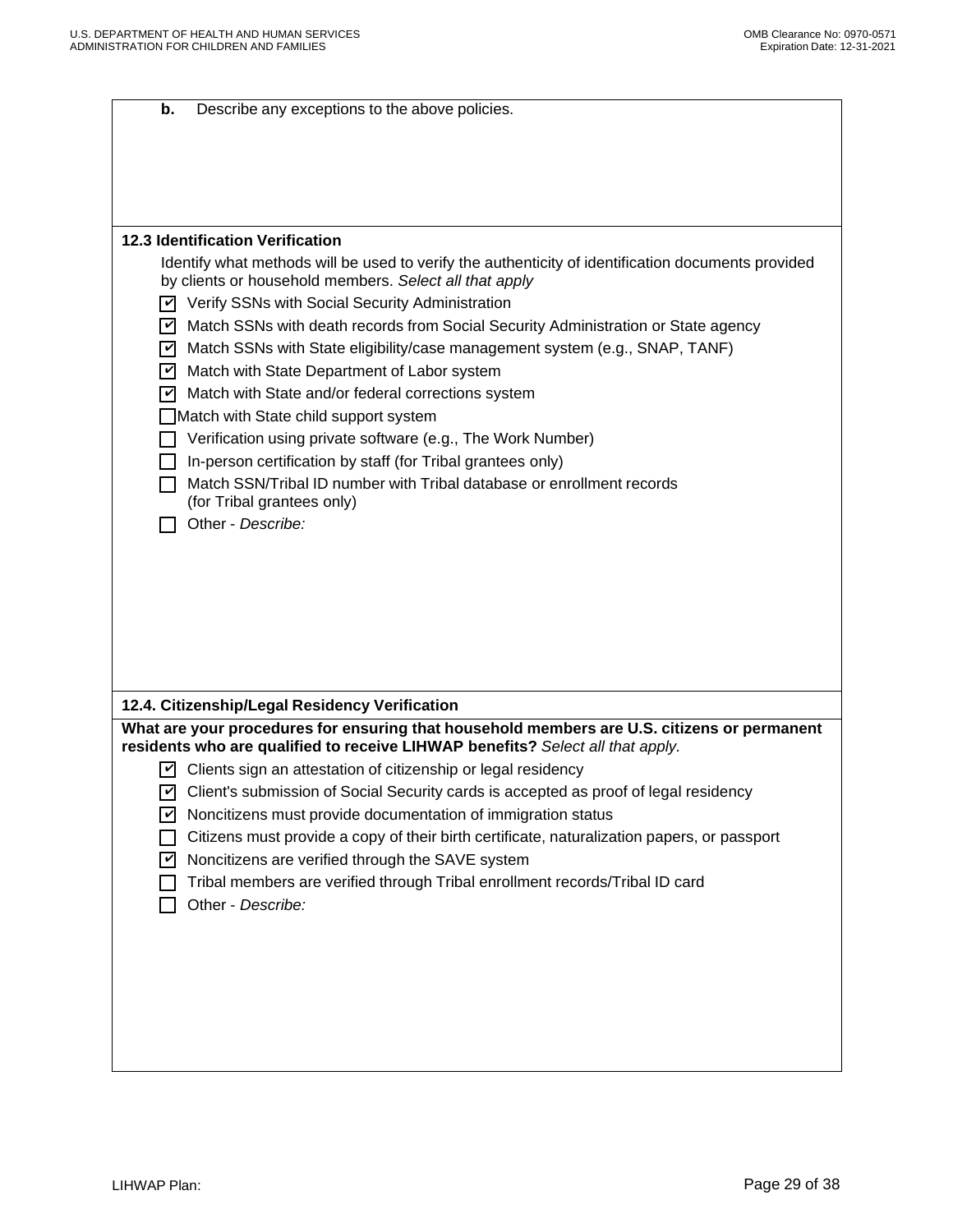| 12.5. Income Verification Note: Income verification applies only to households that have not<br>been determined to be categorically eligible based on enrollment in other programs<br>identified in question 1.5 above. Methods of income verification are left to the discretion<br>of grantees and should be consistent with any sources of countable income identified in<br>question 1.7 above.<br>What methods will your agency utilize to verify household income? Select all that apply.                                                                                                                                                                                                                                           |  |
|-------------------------------------------------------------------------------------------------------------------------------------------------------------------------------------------------------------------------------------------------------------------------------------------------------------------------------------------------------------------------------------------------------------------------------------------------------------------------------------------------------------------------------------------------------------------------------------------------------------------------------------------------------------------------------------------------------------------------------------------|--|
| $\triangledown$ Require documentation of income for all adult household members<br><b>Bank statements</b><br>$\mathbf v$<br>Pay stubs<br>$\triangleright$ Social Security award letters<br><b>D</b> Tax statements<br>$\triangleright$ Unemployment insurance letters<br>Zero-income statements<br>$\overline{\mathcal{C}}$<br>Other - Describe:                                                                                                                                                                                                                                                                                                                                                                                          |  |
| <b>D</b> Computer data matches<br>Income information matched against state computer system (e.g., SNAP, TANF)<br>$\mathsf{M}$<br>$\triangledown$ Proof of unemployment benefits verified with state Department of Labor<br>$\triangleright$ Social Security income verified with SSA<br>$\triangleright$ Utilize state directory of new hires<br>Other - Describe:                                                                                                                                                                                                                                                                                                                                                                        |  |
| 12.6. Protection of Privacy and Confidentiality<br>Identify the financial and operating controls that will be in place to protect client information<br>against improper use or disclosure. Select all that apply.<br>Policy in place prohibiting release of information without written consent<br>∽<br>Grantee LIHWAP database includes privacy/confidentiality safeguards<br>∣∽∣<br>Employee training on confidentiality for:<br>I۷<br>$\triangleright$ Grantee employees<br>□ Local agencies/district offices<br>Employees must sign confidentiality agreement<br>$\mathsf{r}$<br>□ Local agencies/district offices<br>$\triangleright$ Grantee employees<br>Physical files are stored in a secure location<br>∽<br>Other - Describe: |  |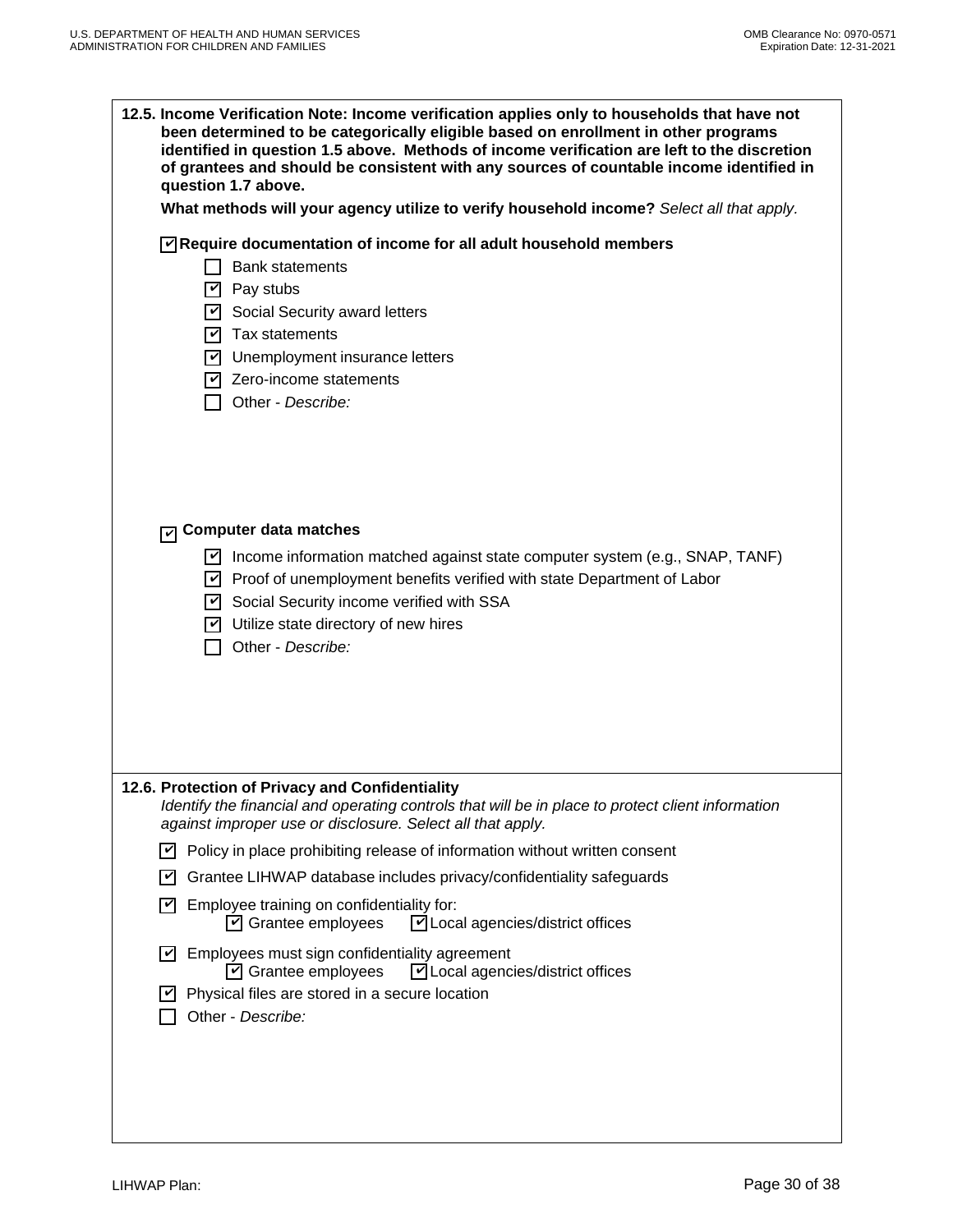| 12.7 Verifying the Authenticity<br>What policies will be in place for verifying vendor authenticity? Select all that apply. |                                                                                                                                                                                                                  |
|-----------------------------------------------------------------------------------------------------------------------------|------------------------------------------------------------------------------------------------------------------------------------------------------------------------------------------------------------------|
| ∽                                                                                                                           | All vendors must register with the State/Tribe.                                                                                                                                                                  |
| $\vert \mathbf{v} \vert$                                                                                                    | All vendors must supply a valid SSN or TIN/W-9 form                                                                                                                                                              |
| ∽                                                                                                                           | Vendors are verified through water bills provided by the household                                                                                                                                               |
|                                                                                                                             | Grantee and/or local agencies/district offices perform physical monitoring of vendors                                                                                                                            |
|                                                                                                                             | Other - Describe and note any exceptions to policies above:                                                                                                                                                      |
|                                                                                                                             |                                                                                                                                                                                                                  |
|                                                                                                                             |                                                                                                                                                                                                                  |
|                                                                                                                             |                                                                                                                                                                                                                  |
|                                                                                                                             |                                                                                                                                                                                                                  |
|                                                                                                                             |                                                                                                                                                                                                                  |
|                                                                                                                             | 12.8 Benefits Policy - Water and Wastewater Utilities<br>What policies will be in place to protect against fraud when making benefit payments to water<br>utilities on behalf of clients? Select all that apply. |
|                                                                                                                             | Applicants required to submit proof of physical residency                                                                                                                                                        |
| $\blacktriangledown$                                                                                                        | Applicants must submit current water or wastewater bill                                                                                                                                                          |
| ∽                                                                                                                           | Centralized computer system/database tracks payments to all water suppliers                                                                                                                                      |
| ∽                                                                                                                           | Centralized computer system automatically generates benefit level                                                                                                                                                |
| I۷                                                                                                                          | Computer databases are periodically reviewed to verify accuracy and timeliness of payments                                                                                                                       |
| made to water suppliers                                                                                                     |                                                                                                                                                                                                                  |
|                                                                                                                             | Data exchange with utilities that verifies:                                                                                                                                                                      |
|                                                                                                                             | Account is properly credited with benefit                                                                                                                                                                        |
|                                                                                                                             | Account ownership                                                                                                                                                                                                |
| <b>Balances</b>                                                                                                             |                                                                                                                                                                                                                  |
|                                                                                                                             | Consumption<br>Payment history                                                                                                                                                                                   |
|                                                                                                                             | Other - Describe:                                                                                                                                                                                                |
|                                                                                                                             |                                                                                                                                                                                                                  |
|                                                                                                                             |                                                                                                                                                                                                                  |
|                                                                                                                             |                                                                                                                                                                                                                  |
|                                                                                                                             |                                                                                                                                                                                                                  |
|                                                                                                                             | Payments coordinated among other water and wastewater assistance programs to avoid                                                                                                                               |
| duplication of payments                                                                                                     |                                                                                                                                                                                                                  |
|                                                                                                                             | Payments to water suppliers and invoices from water suppliers are reviewed for accuracy                                                                                                                          |
|                                                                                                                             | Procedures are in place to require prompt refunds from utilities in cases of account closure                                                                                                                     |
|                                                                                                                             | Separation of duties between intake and payment approval                                                                                                                                                         |
| mechanism                                                                                                                   | Vendor agreements specify requirements selected above, and provide enforcement                                                                                                                                   |
| Other - Describe:                                                                                                           |                                                                                                                                                                                                                  |
|                                                                                                                             |                                                                                                                                                                                                                  |
|                                                                                                                             |                                                                                                                                                                                                                  |
|                                                                                                                             |                                                                                                                                                                                                                  |
|                                                                                                                             |                                                                                                                                                                                                                  |
|                                                                                                                             |                                                                                                                                                                                                                  |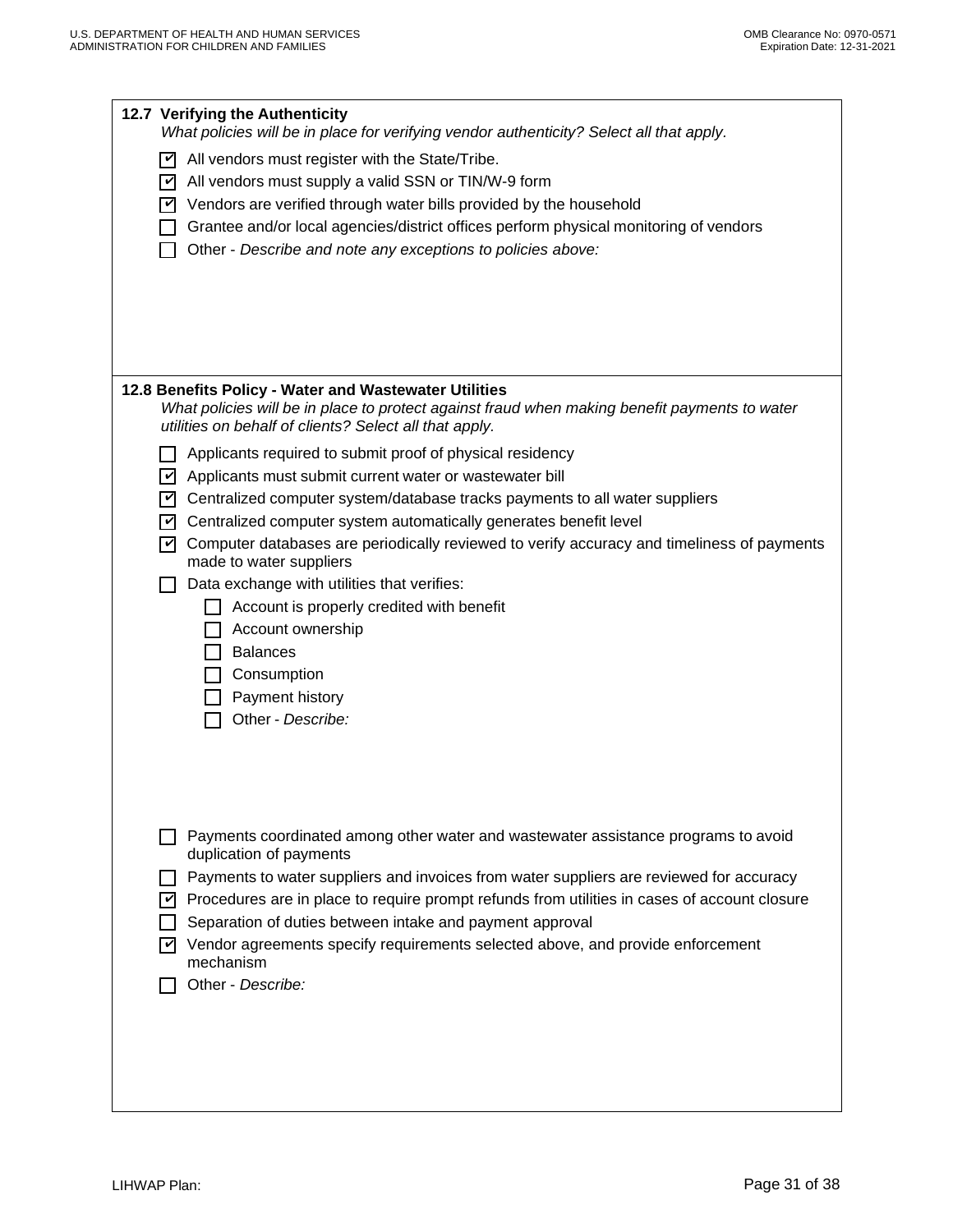| 12.9 Investigations and Prosecutions<br>Identify the Grantee's procedures for investigating and prosecuting reports of fraud, and any<br>sanctions placed on clients/staff/vendors found to have committed fraud. Select all that apply.                                                                                                                                                                                                                                                                                                    |  |  |
|---------------------------------------------------------------------------------------------------------------------------------------------------------------------------------------------------------------------------------------------------------------------------------------------------------------------------------------------------------------------------------------------------------------------------------------------------------------------------------------------------------------------------------------------|--|--|
| Clients found to have committed fraud are banned from LIHWAP assistance. For how long is<br>a household banned?                                                                                                                                                                                                                                                                                                                                                                                                                             |  |  |
| ○ Contracts with local agencies require that employees found to have committed fraud are<br>reprimanded and/or terminated                                                                                                                                                                                                                                                                                                                                                                                                                   |  |  |
| Grantee attempts collection of improper payments. If so, describe the recoupment process<br>$\mathsf{L}$<br>Local agencies/district offices or Grantee conduct investigation of fraud complaints from public<br>$\vert \mathbf{v} \vert$<br>Refer to local prosecutor or State Attorney General<br>Refer to State Inspector General<br>Refer to US DHHS Inspector General (including referral to OIG hotline)<br>Vendors found to have committed fraud may no longer participate in LIHWAP<br>$\vert \mathbf{v} \vert$<br>Other - Describe: |  |  |
|                                                                                                                                                                                                                                                                                                                                                                                                                                                                                                                                             |  |  |
| If any of the above questions require further explanation or clarification that could not be made in the<br>fields, provide said explanation here.                                                                                                                                                                                                                                                                                                                                                                                          |  |  |
|                                                                                                                                                                                                                                                                                                                                                                                                                                                                                                                                             |  |  |
|                                                                                                                                                                                                                                                                                                                                                                                                                                                                                                                                             |  |  |
|                                                                                                                                                                                                                                                                                                                                                                                                                                                                                                                                             |  |  |
|                                                                                                                                                                                                                                                                                                                                                                                                                                                                                                                                             |  |  |
|                                                                                                                                                                                                                                                                                                                                                                                                                                                                                                                                             |  |  |
|                                                                                                                                                                                                                                                                                                                                                                                                                                                                                                                                             |  |  |
|                                                                                                                                                                                                                                                                                                                                                                                                                                                                                                                                             |  |  |
|                                                                                                                                                                                                                                                                                                                                                                                                                                                                                                                                             |  |  |
|                                                                                                                                                                                                                                                                                                                                                                                                                                                                                                                                             |  |  |
|                                                                                                                                                                                                                                                                                                                                                                                                                                                                                                                                             |  |  |
|                                                                                                                                                                                                                                                                                                                                                                                                                                                                                                                                             |  |  |
|                                                                                                                                                                                                                                                                                                                                                                                                                                                                                                                                             |  |  |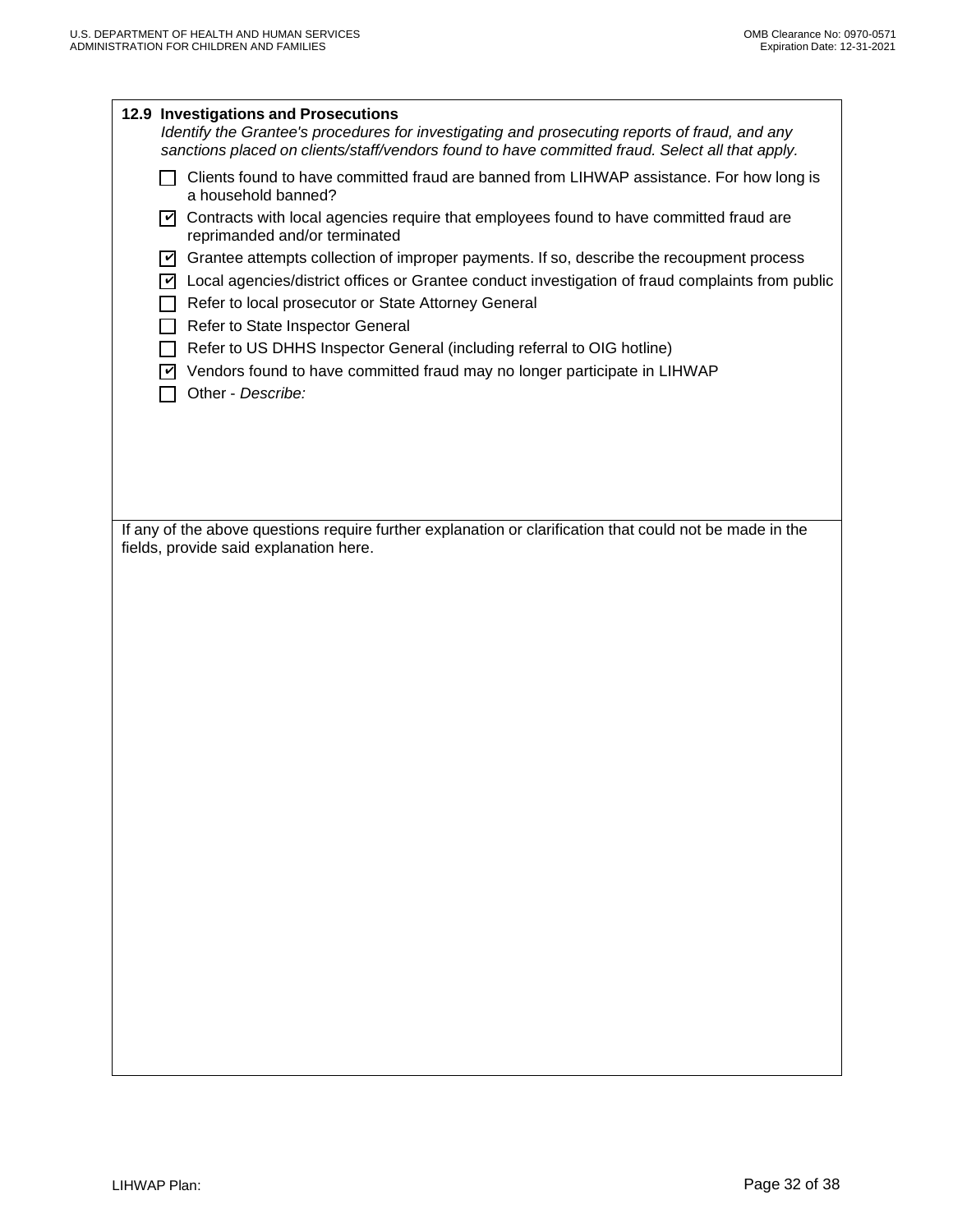## **Section 13: Certification Regarding Debarment, Suspension, and Other Responsibility Matters**

**Certification Regarding Debarment, Suspension, and Other Responsibility Matters-- Primary Covered Transactions**

#### **Instructions for Certification**

- 1. By signing and submitting this proposal, the prospective primary participant is providing the certification set out below.
- 2. The inability of a person to provide the certification required below will not necessarily result in denial of participation in this covered transaction. The prospective participant shall submit an explanation of why it cannot provide the certification set out below. The certification or explanation will be considered in connection with the department or agency's determination whether to enter into this transaction. However, failure of the prospective primary participant to furnish a certification or an explanation shall disqualify such person from participation in this transaction.
- 3. The certification in this clause is a material representation of fact upon which reliance was placed when the department or agency determined to enter into this transaction. If it is later determined that the prospective primary participant knowingly rendered an erroneous certification, in addition to other remedies available to the Federal Government, the department or agency may terminate this transaction for cause or default.
- 4. The prospective primary participant shall provide immediate written notice to the department or agency to which this proposal is submitted if at any time the prospective primary participant learns that its certification was erroneous when submitted or has become erroneous by reason of changed circumstances.
- 5. The terms covered transaction, debarred, suspended, ineligible, lower tier covered transaction, participant, person, primary covered transaction, principal, proposal, and voluntarily excluded, as used in this clause, have the meanings set out in the Definitions and Coverage sections of the rules implementing Executive Order 12549. You may contact the department or agency to which this proposal is being submitted for assistance in obtaining a copy of those regulations.
- 6. The prospective primary participant agrees by submitting this proposal that, should the proposed covered transaction be entered into, it shall not knowingly enter into any lower tier covered transaction with a person who is proposed for debarment under 48 CFR part 9, subpart 9.4, debarred, suspended, declared ineligible, or voluntarily excluded from participation in this covered transaction, unless authorized by the department or agency entering into this transaction.
- 7. The prospective primary participant further agrees by submitting this proposal that it will include the clause titled ``Certification Regarding Debarment, Suspension, Ineligibility and Voluntary Exclusion-Lower Tier Covered Transaction,'' provided by the department or agency entering into this covered transaction, without modification, in all lower tier covered transactions and in all solicitations for lower tier covered transactions.
- 8. A participant in a covered transaction may rely upon a certification of a prospective participant in a lower tier covered transaction that it is not proposed for debarment under 48 CFR part 9, subpart 9.4, debarred, suspended, ineligible, or voluntarily excluded from the covered transaction, unless it knows that the certification is erroneous. A participant may decide the method and frequency by which it determines the eligibility of its principals. Each participant may, but is not required to, check the List of Parties Excluded from Federal Procurement and Nonprocurement Programs.
- 9. Nothing contained in the foregoing shall be construed to require establishment of a system of records in order to render in good faith the certification required by this clause. The knowledge and information of a participant is not required to exceed that which is normally possessed by a prudent person in the ordinary course of business dealings.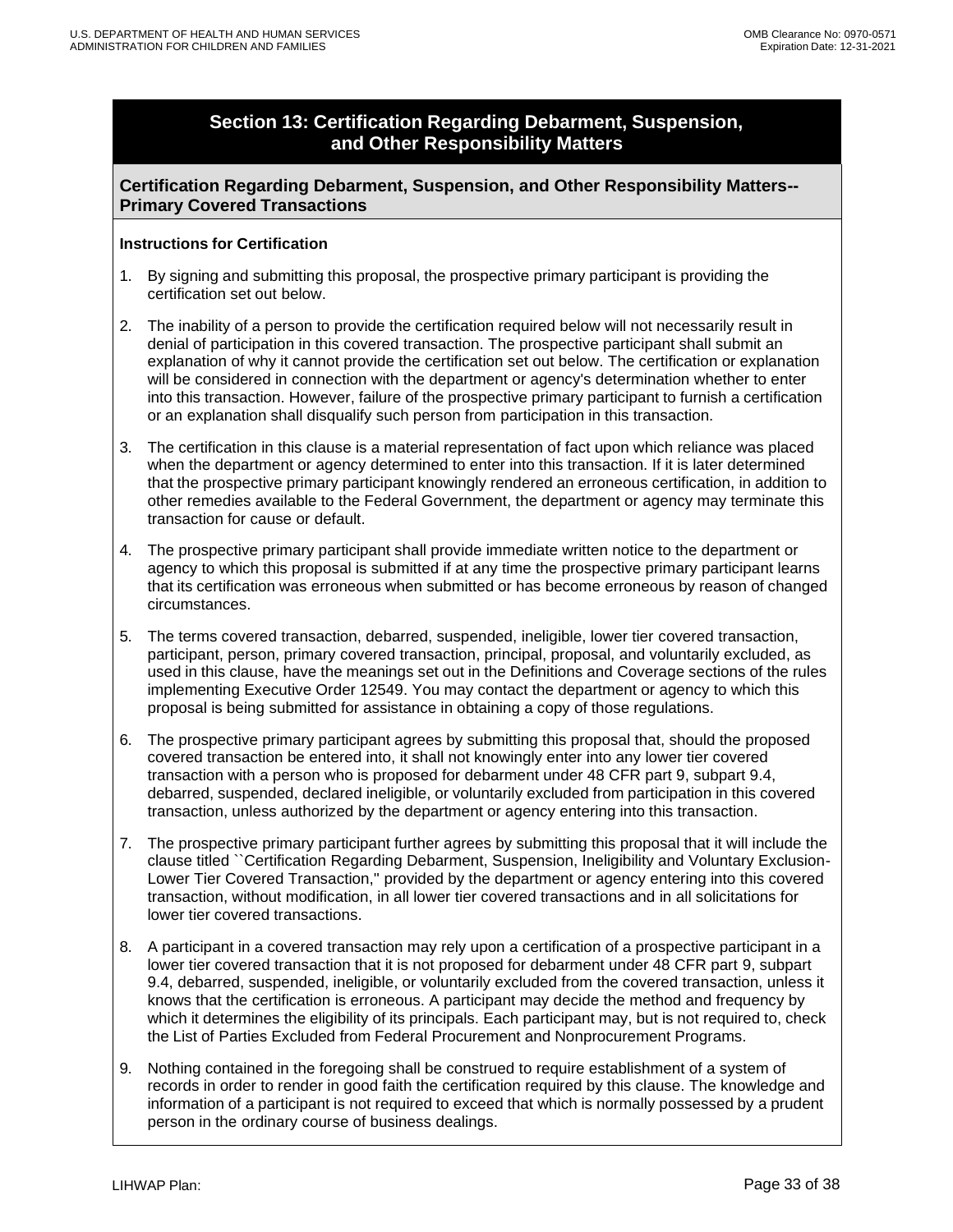10. Except for transactions authorized under paragraph 6 of these instructions, if a participant in a covered transaction knowingly enters into a lower tier covered transaction with a person who is proposed for debarment under 48 CFR part 9, subpart 9.4, suspended, debarred, ineligible, or voluntarily excluded from participation in this transaction, in addition to other remedies available to the Federal Government, the department or agency may terminate this transaction for cause or default.

#### **Certification Regarding Debarment, Suspension, and Other Responsibility Matters-- Primary Covered Transactions**

- (1) The prospective primary participant certifies to the best of its knowledge and belief, that it and its principals:
	- (a) Are not presently debarred, suspended, proposed for debarment, declared ineligible, or voluntarily excluded by any Federal department or agency;
	- (b) Have not within a three-year period preceding this proposal been convicted of or had a civil judgment rendered against them for commission of fraud or a criminal offense in connection with obtaining, attempting to obtain, or performing a public (Federal, State or local) transaction or contract under a public transaction; violation of Federal or State antitrust statutes or commission of embezzlement, theft, forgery, bribery, falsification or destruction of records, making false Statements, or receiving stolen property;
	- (c) Are not presently indicted for or otherwise criminally or civilly charged by a governmental entity (Federal, State or local) with commission of any of the offenses enumerated in paragraph (1)(b) of this certification; and
	- (d) Have not within a three-year period preceding this application/proposal had one or more public transactions (Federal, State or local) terminated for cause or default.
- (2) Where the prospective primary participant is unable to certify to any of the Statements in this certification, such prospective participant shall attach an explanation to this proposal.

#### **Certification Regarding Debarment, Suspension, Ineligibility and Voluntary Exclusion-- Lower Tier Covered Transactions**

#### **Instructions for Certification**

- 1. By signing and submitting this proposal, the prospective lower tier participant is providing the certification set out below.
- 2. The certification in this clause is a material representation of fact upon which reliance was placed when this transaction was entered into. If it is later determined that the prospective lower tier participant knowingly rendered an erroneous certification, in addition to other remedies available to the Federal Government the department or agency with which this transaction originated may pursue available remedies, including suspension and/or debarment.
- 3. The prospective lower tier participant shall provide immediate written notice to the person to which this proposal is submitted if at any time the prospective lower tier participant learns that its certification was erroneous when submitted or had become erroneous by reason of changed circumstances.
- 4. The terms covered transaction, debarred, suspended, ineligible, lower tier covered transaction, participant, person, primary covered transaction, principal, proposal, and voluntarily excluded, as used in this clause, have the meaning set out in the Definitions and Coverage sections of rules implementing Executive Order 12549. You may contact the person to which this proposal is submitted for assistance in obtaining a copy of those regulations.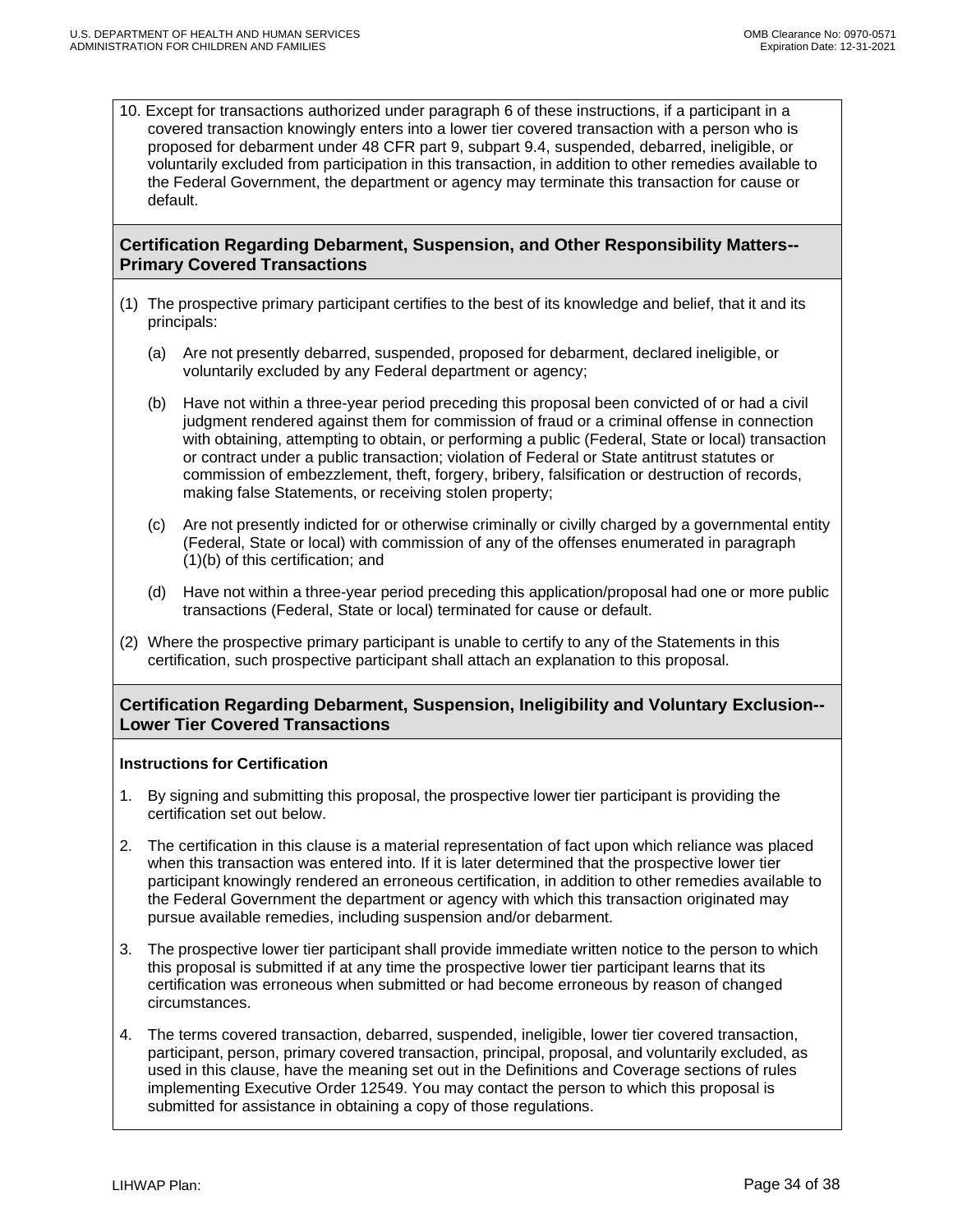- 5. The prospective lower tier participant agrees by submitting this proposal that, [[Page 33043]] should the proposed covered transaction be entered into, it shall not knowingly enter into any lower tier covered transaction with a person who is proposed for debarment under 48 CFR part 9, subpart 9.4, debarred, suspended, declared ineligible, or voluntarily excluded from participation in this covered transaction, unless authorized by the department or agency with which this transaction originated.
- 6. The prospective lower tier participant further agrees by submitting this proposal that it will include this clause titled ``Certification Regarding Debarment, Suspension, Ineligibility and Voluntary Exclusion-Lower Tier Covered Transaction,'' without modification, in all lower tier covered transactions and in all solicitations for lower tier covered transactions.
- 7. A participant in a covered transaction may rely upon a certification of a prospective participant in a lower tier covered transaction that it is not proposed for debarment under 48 CFR part 9, subpart 9.4, debarred, suspended, ineligible, or voluntarily excluded from covered transactions, unless it knows that the certification is erroneous. A participant may decide the method and frequency by which it determines the eligibility of its principals. Each participant may, but is not required to, check the List of Parties Excluded from Federal Procurement and No procurement Programs.
- 8. Nothing contained in the foregoing shall be construed to require establishment of a system of records in order to render in good faith the certification required by this clause. The knowledge and information of a participant is not required to exceed that which is normally possessed by a prudent person in the ordinary course of business dealings.
- 9. Except for transactions authorized under paragraph 5 of these instructions, if a participant in a covered transaction knowingly enters into a lower tier covered transaction with a person who is proposed for debarment under 48 CFR part 9, subpart 9.4, suspended, debarred, ineligible, or voluntarily excluded from participation in this transaction, in addition to other remedies available to the Federal Government, the department or agency with which this transaction originated may pursue available remedies, including suspension and/or debarment.

#### **Certification Regarding Debarment, Suspension, Ineligibility an Voluntary Exclusion-- Lower Tier Covered Transactions**

- (1) The prospective lower tier participant certifies, by submission of this proposal, that neither it nor its principals is presently debarred, suspended, proposed for debarment, declared ineligible, or voluntarily excluded from participation in this transaction by any Federal department or agency.
- (2) Where the prospective lower tier participant is unable to certify to any of the Statements in this certification, such prospective participant shall attach an explanation to this proposal.

 $\Box$  By checking this box, the prospective primary participant is providing the certification set out above.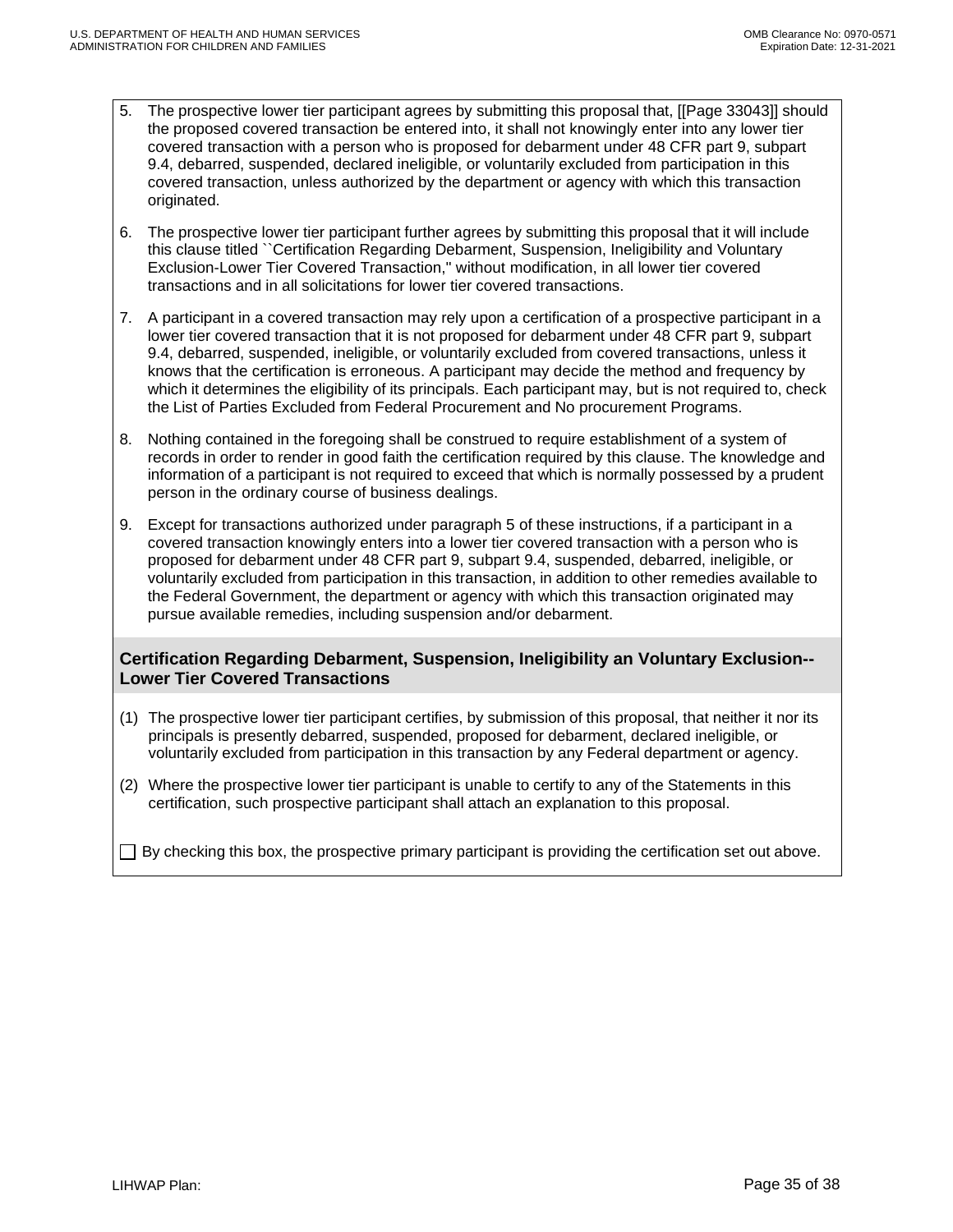## **Section 14: Certification Regarding Drug-Free Workplace Requirements**

This certification is required by the regulations implementing the Drug-Free Workplace Act of 1988: 45 CFR Part 76, Subpart, F. Sections 76.630(c) and (d)(2) and 76.645(a)(1) and (b) provide that a Federal agency may designate a central receipt point for STATE-WIDE AND STATE AGENCY-WIDE certifications, and for notification of criminal drug convictions. For the Department of Health and Human Services, the central pint is: Division of Grants Management and Oversight, Office of Management and Acquisition, Department of Health and Human Services, Room 517-D, 200 Independence Avenue, SW Washington, DC 20201.

#### **Certification Regarding Drug-Free Workplace Requirements (Instructions for Certification)**

- 1. By signing and/or submitting this application or grant agreement, the grantee is providing the certification set out below.
- 2. The certification set out below is a material representation of fact upon which reliance is placed when the agency awards the grant. If it is later determined that the grantee knowingly rendered a false certification, or otherwise violates the requirements of the Drug-Free Workplace Act, the agency, in addition to any other remedies available to the Federal Government, may take action authorized under the Drug-Free Workplace Act.
- 3. For grantees other than individuals, Alternate I applies.
- 4. For grantees who are individuals, Alternate II applies.
- 5. Workplaces under grants, for grantees other than individuals, need not be identified on the certification. If known, they may be identified in the grant application. If the grantee does not identify the workplaces at the time of application, or upon award, if there is no application, the grantee must keep the identity of the workplace(s) on file in its office and make the information available for Federal inspection. Failure to identify all known workplaces constitutes a violation of the grantee's drug-free workplace requirements.
- 6. Workplace identifications must include the actual address of buildings (or parts of buildings) or other sites where work under the grant takes place. Categorical descriptions may be used (e.g., all vehicles of a mass transit authority or State highway department while in operation, State employees in each local unemployment office, performers in concert halls or radio studios).
- 7. If the workplace identified to the agency changes during the performance of the grant, the grantee shall inform the agency of the change(s), if it previously identified the workplaces in question (see paragraph five).
- 8. Definitions of terms in the No procurement Suspension and Debarment common rule and Drug-Free Workplace common rule apply to this certification. Grantees' attention is called, in particular, to the following definitions from these rules:

*Controlled substance* means a controlled substance in Schedules I through V of the Controlled Substances Act (21 U.S.C. 812) and as further defined by regulation (21 CFR 1308.11 through 1308.15);

*Conviction* means a finding of guilt (including a plea of nolo contendere) or imposition of sentence, or both, by any judicial body charged with the responsibility to determine violations of the Federal or State criminal drug statutes;

*Criminal drug* statute means a Federal or non-Federal criminal statute involving the manufacture, distribution, dispensing, use, or possession of any controlled substance;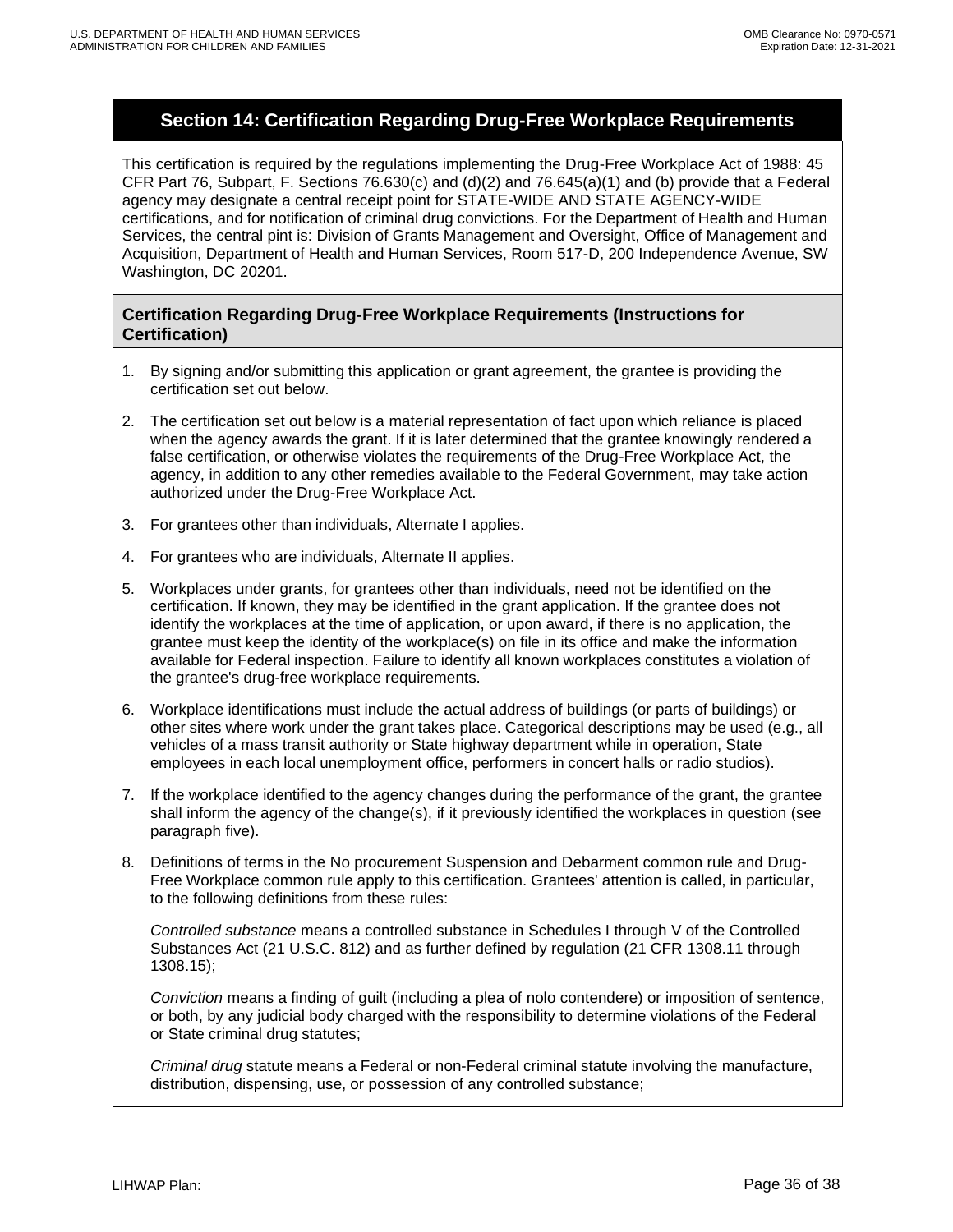*Employee* means the employee of a grantee directly engaged in the performance of work under a grant, including: (i) All direct charge employees; (ii) All indirect charge employees unless their impact or involvement is insignificant to the performance of the grant; and, (iii) Temporary personnel and consultants who are directly engaged in the performance of work under the grant and who are on the grantee's payroll. This definition does not include workers not on the payroll of the grantee (e.g., volunteers, even if used to meet a matching requirement; consultants or independent contractors not on the grantee's payroll; or employees of subrecipients or subcontractors in covered workplaces).

#### **Certification Regarding Drug-Free Workplace Requirements Alternate I. (Grantees Other Than Individuals)**

The grantee certifies that it will or will continue to provide a drug-free workplace by:,

- (a) Publishing a Statement notifying employees that the unlawful manufacture, distribution, dispensing, possession, or use of a controlled substance is prohibited in the grantee's workplace and specifying the actions that will be taken against employees for violation of such prohibition;
- (b) Establishing an ongoing drug-free awareness program to inform employees about --
	- (1) The dangers of drug abuse in the workplace;
	- (2) The grantee's policy of maintaining a drug-free workplace;
	- (3) Any available drug counseling, rehabilitation, and employee assistance programs; and
	- (4) The penalties that may be imposed upon employees for drug abuse violations occurring in the workplace;
- (c) Making it a requirement that each employee to be engaged in the performance of the grant be given a copy of the Statement required by paragraph (a);
- (d) Notifying the employee in the Statement required by paragraph (a) that, as a condition of employment under the grant, the employee will --
	- (1) Abide by the terms of the Statement; and
	- (2) Notify the employer in writing of his or her conviction for a violation of a criminal drug statute occurring in the workplace no later than five calendar days after such conviction;
- (e) Notifying the agency in writing, within ten calendar days after receiving notice under paragraph (d)(2) from an employee or otherwise receiving actual notice of such conviction. Employers of convicted employees must provide notice, including position title, to every grant officer or other designee on whose grant activity the convicted employee was working, unless the Federal agency has designated a central point for the receipt of such notices. Notice shall include the identification number(s) of each affected grant;
- (f) Taking one of the following actions, within 30 calendar days of receiving notice under paragraph (d)(2), with respect to any employee who is so convicted - (1) Taking appropriate personnel action against such an employee, up to and including termination, consistent with the requirements of the Rehabilitation Act of 1973, as amended; or (2) Requiring such employee to participate satisfactorily in a drug abuse assistance or rehabilitation program approved for such purposes by a Federal, State, or local health, law enforcement, or other appropriate agency;
- (g) Making a good faith effort to continue to maintain a drug-free workplace through implementation of paragraphs  $(a)$ ,  $(b)$ ,  $(c)$ ,  $(d)$ ,  $(e)$  and  $(f)$ .

(B) The grantee may insert in the space provided below the site(s) for the performance of work done in connection with the specific grant: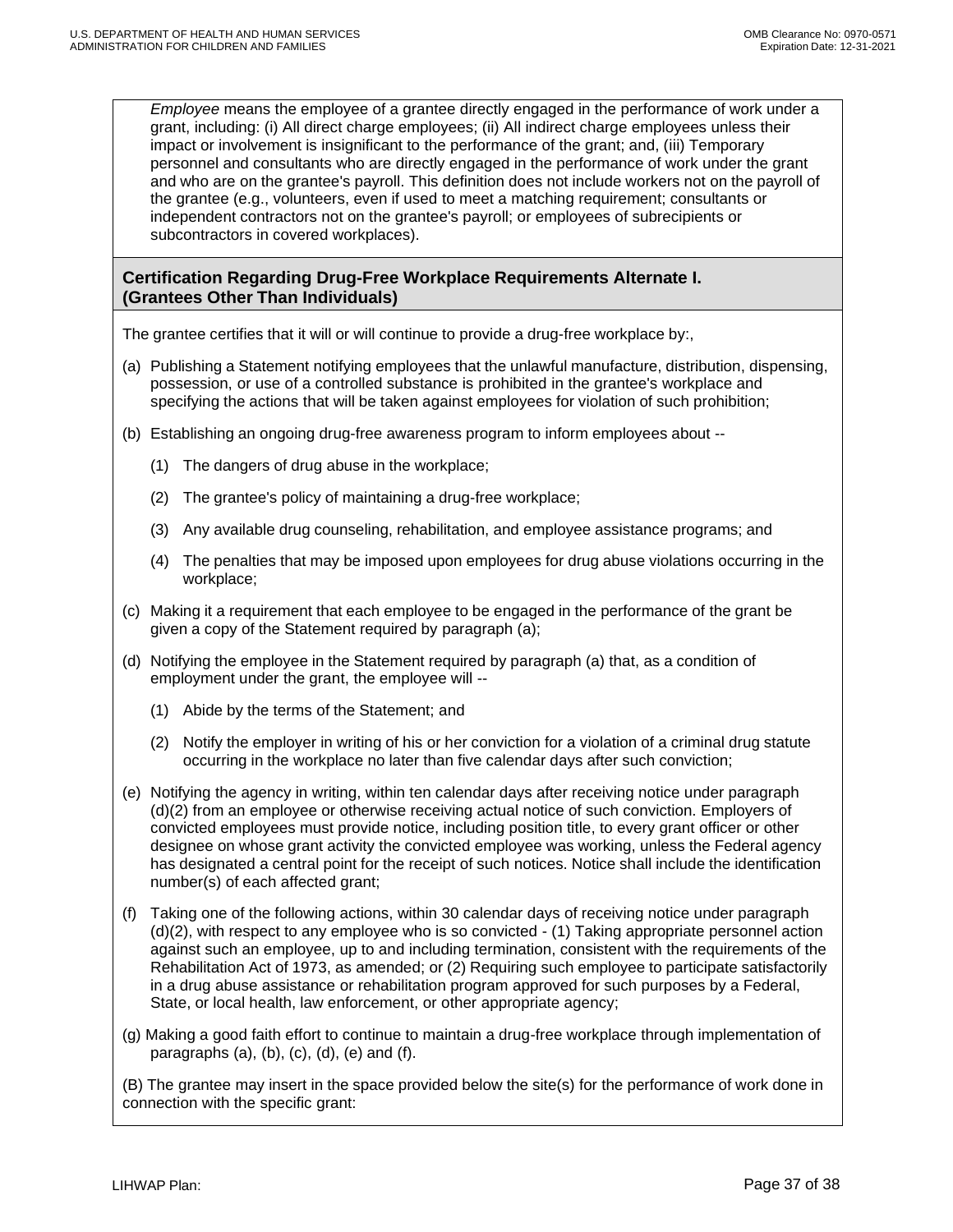| Place of Performance (Street address, city, county, state, zip code)                                                                                                                                                                                                                                                                                                                                                                                                                   |  |  |
|----------------------------------------------------------------------------------------------------------------------------------------------------------------------------------------------------------------------------------------------------------------------------------------------------------------------------------------------------------------------------------------------------------------------------------------------------------------------------------------|--|--|
| Address Line 1:                                                                                                                                                                                                                                                                                                                                                                                                                                                                        |  |  |
| Address Line 2:                                                                                                                                                                                                                                                                                                                                                                                                                                                                        |  |  |
| Address Line 3:                                                                                                                                                                                                                                                                                                                                                                                                                                                                        |  |  |
| State:<br>City:<br>Zip Code:                                                                                                                                                                                                                                                                                                                                                                                                                                                           |  |  |
| Check if there are workplaces on file that are not identified here. Alternate II. (Grantees Who Are<br>Individuals)                                                                                                                                                                                                                                                                                                                                                                    |  |  |
| (a) The grantee certifies that, as a condition of the grant, he or she will not engage in the unlawful<br>manufacture, distribution, dispensing, possession, or use of a controlled substance in conducting<br>any activity with the grant;                                                                                                                                                                                                                                            |  |  |
| (b) If convicted of a criminal drug offense resulting from a violation occurring during the conduct of any<br>grant activity, he or she will report the conviction, in writing, within 10 calendar days of the<br>conviction, to every grant officer or other designee, unless the Federal agency designates a central<br>point for the receipt of such notices. When notice is made to such a central point, it shall include<br>the identification number(s) of each affected grant. |  |  |
| [55 FR 21690, 21702, May 25, 1990]                                                                                                                                                                                                                                                                                                                                                                                                                                                     |  |  |
| By checking this box, the prospective primary participant is providing the certification set out above.                                                                                                                                                                                                                                                                                                                                                                                |  |  |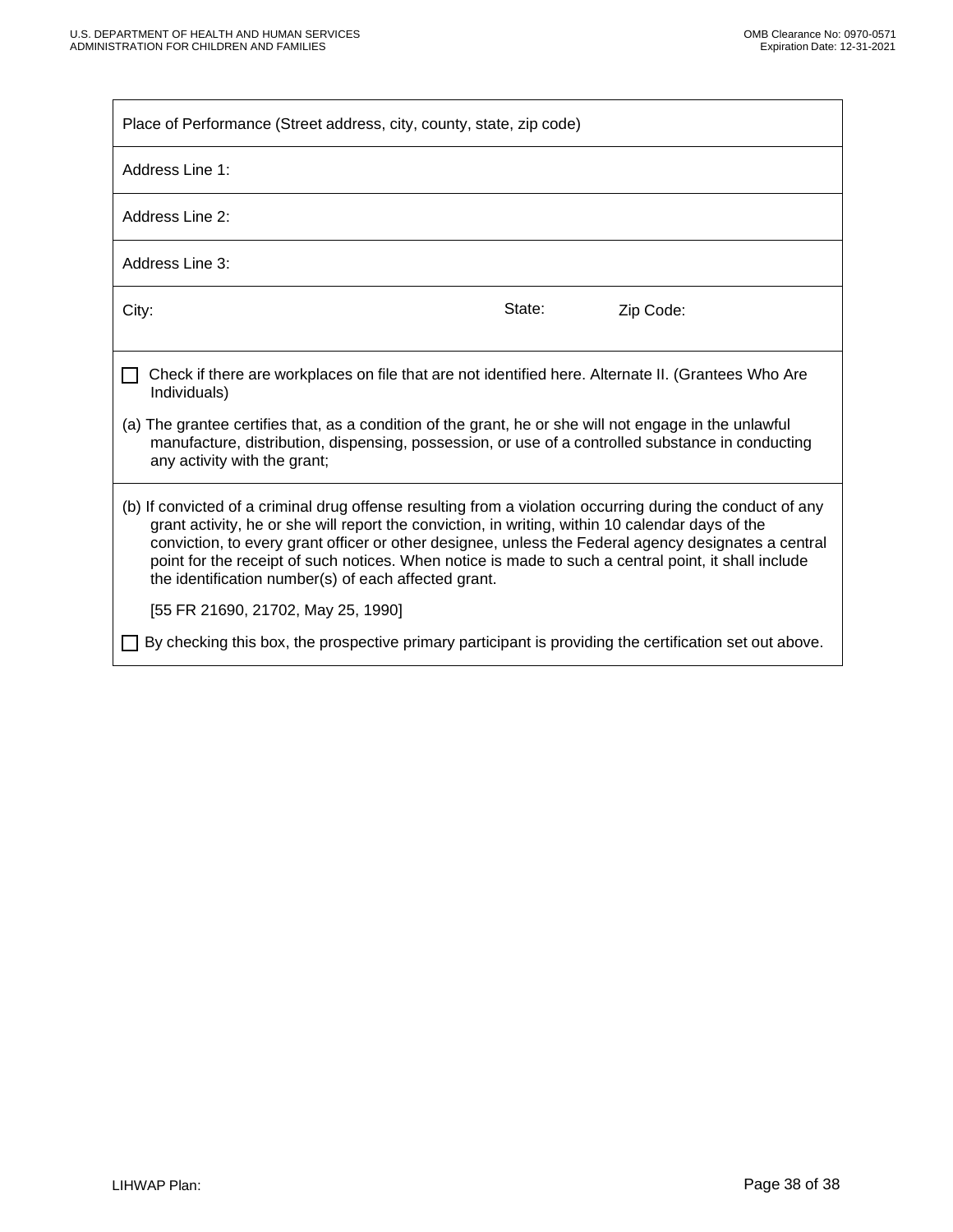## **Section 15: Certification Regarding Lobbying**

The submitter of this application certifies, to the best of his or her knowledge and belief, that:

- (1) No Federal appropriated funds have been paid or will be paid, by or on behalf of the undersigned, to any person for influencing or attempting to influence an officer or employee of an agency, a Member of Congress, an officer or employee of Congress, or an employee of a Member of Congress in connection with the awarding of any Federal contract, the making of any Federal grant, the making of any Federal loan, the entering into of any cooperative agreement, and the extension, continuation, renewal, amendment, or modification of any Federal contract, grant, loan, or cooperative agreement.
- (2) If any funds other than Federal appropriated funds have been paid or will be paid to any person for influencing or attempting to influence an officer or employee of any agency, a Member of Congress, an officer or employee of Congress, or an employee of a Member of Congress in connection with this Federal contract, grant, loan, or cooperative agreement, the undersigned shall complete and submit Standard Form-LLL, ``Disclosure Form to Report Lobbying,'' in accordance with its instructions
- (3) The undersigned shall require that the language of this certification be included in the award documents for all subawards at all tiers (including subcontracts, subgrants, and contracts under grants, loans, and cooperative agreements) and that all subrecipients shall certify and disclose accordingly. This certification is a material representation of fact upon which reliance was placed when this transaction was made or entered into. Submission of this certification is a prerequisite for making or entering into this transaction imposed by section 1352, title 31, U.S. Code. Any person who fails to file the required certification shall be subject to a civil penalty of not less than \$10,000 and not more than \$100,000 for each such failure.

#### **Statement for Loan Guarantees and Loan Insurance**

The undersigned States, to the best of his or her knowledge and belief, that:

If any funds have been paid or will be paid to any person for influencing or attempting to influence an officer or employee of any agency, a Member of Congress, an officer or employee of Congress, or an employee of a Member of Congress in connection with this commitment providing for the United States to insure or guarantee a loan, the undersigned shall complete and submit Standard Form-LLL, ``Disclosure Form to Report Lobbying,'' in accordance with its instructions. Submission of this Statement is a prerequisite for making or entering into this transaction imposed by section 1352, title 31, U.S. Code. Any person who fails to file the required Statement shall be subject to a civil penalty of not less than \$10,000 and not more than \$100,000 for each such failure.

 $\Box$  By checking this box, the prospective primary participant is providing the certification set out above.